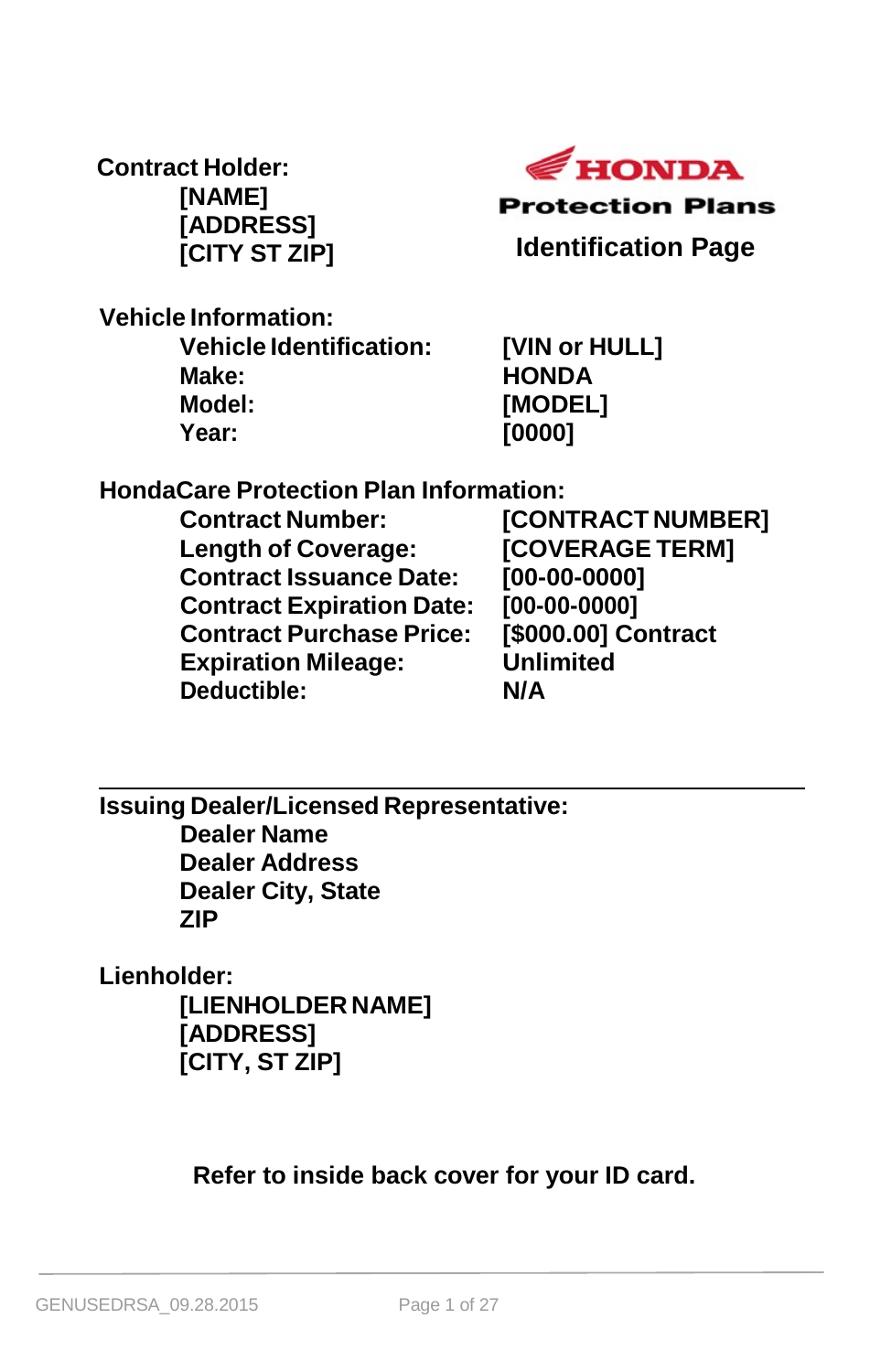Dear Customer Name:

Congratulations on your purchase of HondaCare Protection. In American Honda's continuing effort to make your ownership experience as pleasurable and carefree as possible, we offer you this extended service coverage designed specifically for your Honda.

Please take the time now to carefully review and verify all of the pertinent information concerning your coverage. If the information is correct, remove the HondaCare ID Card on the inside of the back cover of this Contract and keep it with you when you ride your Honda. Also, please place your Contract in a safe place in case you need to refer to it in the future.

If you find any errors in your Contract, please contact your Dealer immediately.

Welcome to the Honda Family.

Sincerely, AMERICAN HONDA MOTOR CO., INC.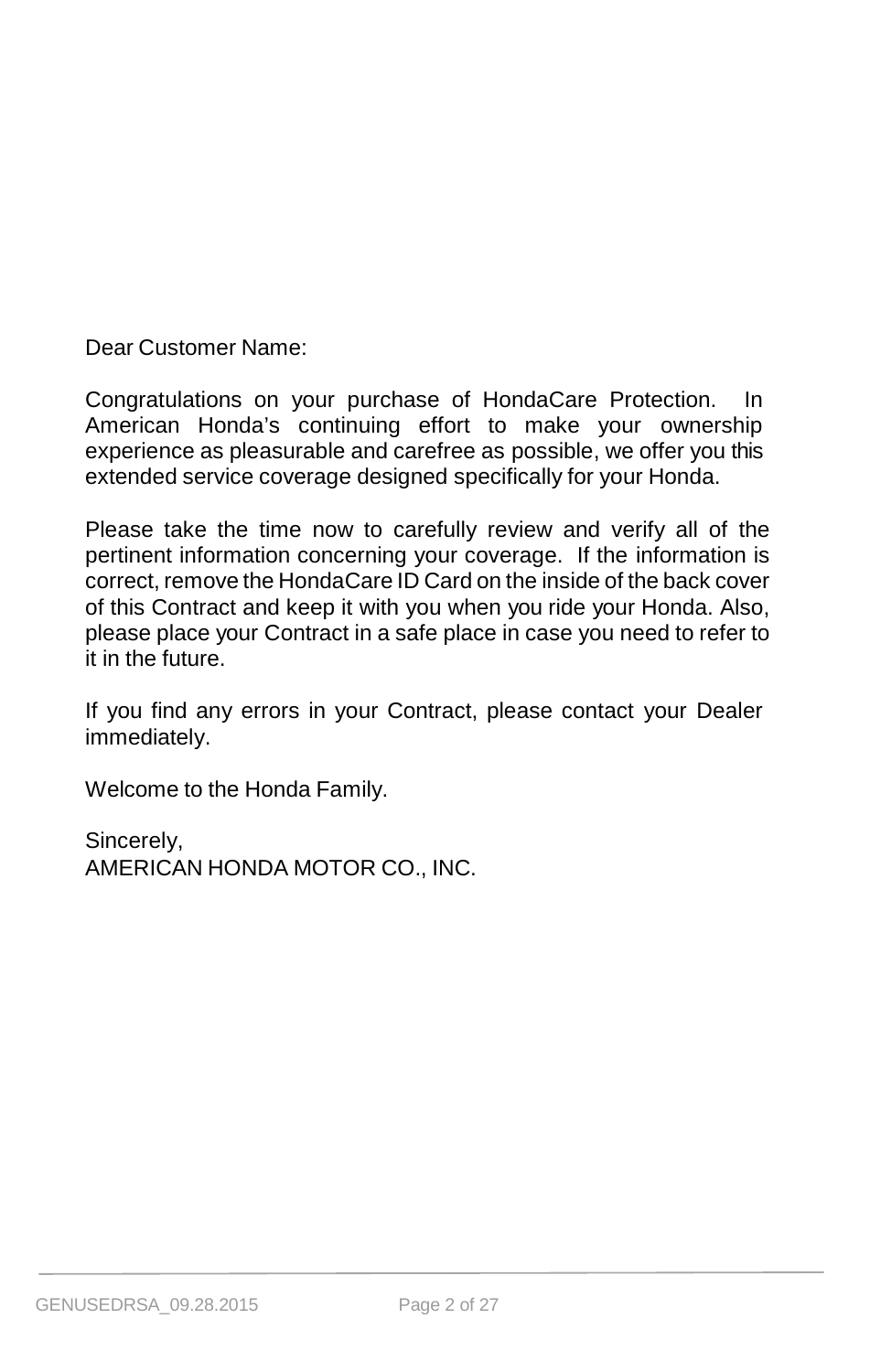# **This Page Intentionally Left Blank**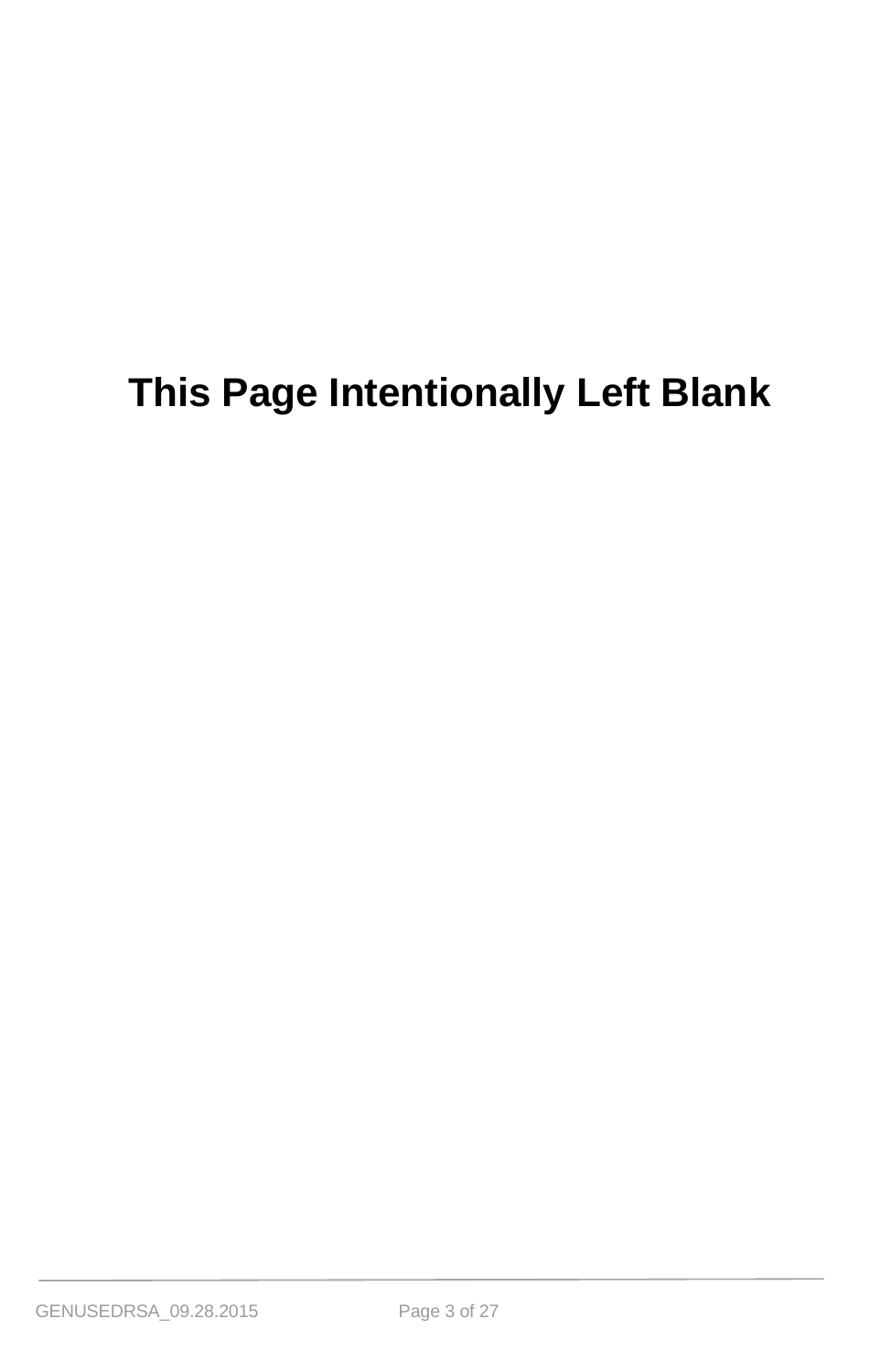# **HondaCare Plan Terms & Conditions**

This CONTRACT is entered into by and between American Honda Motor Co., Inc. ("American Honda") and the OWNER as listed on the IDENTIFICATION PAGE.

AMERICAN HONDA thanks YOU for purchasing this Honda Protection Plan. WE hope YOU will enjoy peace-of-mind knowing YOUR VEHICLE is protected in the unlikely event covered repairs are needed after the distributor's limited warranty expires. Unless otherwise specified in the State Specific Provisions for YOUR state, American Honda's obligations under this CONTRACT are backed by the full faith and credit of American Honda.

Please read the information contained in this coverage contract carefully. It explains the terms and conditions of the CONTRACT that YOU have purchased. Please verify the information listed on the IDENTIFICATION PAGE and in this CONTRACT is correct. If not, please contact YOUR DEALER. Again, thank you for choosing HondaCare.

# **I. DEFINITIONS**

- A. **ACTUAL CASH VALUE** means an amount equal to the replacement cost of YOUR VEHICLE minus depreciation at the time of a MECHANICAL BREAKDOWN.
- B. **CONTRACT** means this HondaCare Plan Service Contract.
- C. **EFFECTIVE DATE** means the day on which YOUR coverage under this CONTRACT begins. YOUR coverage begins the day following the expiration of YOUR FACTORY WARRANTY.
- D. **FACTORY WARRANTY** means the AMERICAN HONDA Distributor's Limited Warranty provided with the purchase of YOUR VEHICLE.
- E. **IDENTIFICATION PAGE** means the page on the inside front cover of this CONTRACT labeled "IDENTIFICATION PAGE."
- F. **MECHANICAL BREAKDOWN** means the inability of a properly maintained part covered under this CONTRACT to perform the function for which it was designed, due to defects in materials or workmanship. MECHANICAL BREAKDOWN does not mean the gradual reduction in operating performance due to wear and tear.
- G. **REPAIR COST** means the part and labor expense (and taxes, if applicable) necessary to repair or replace a covered part due to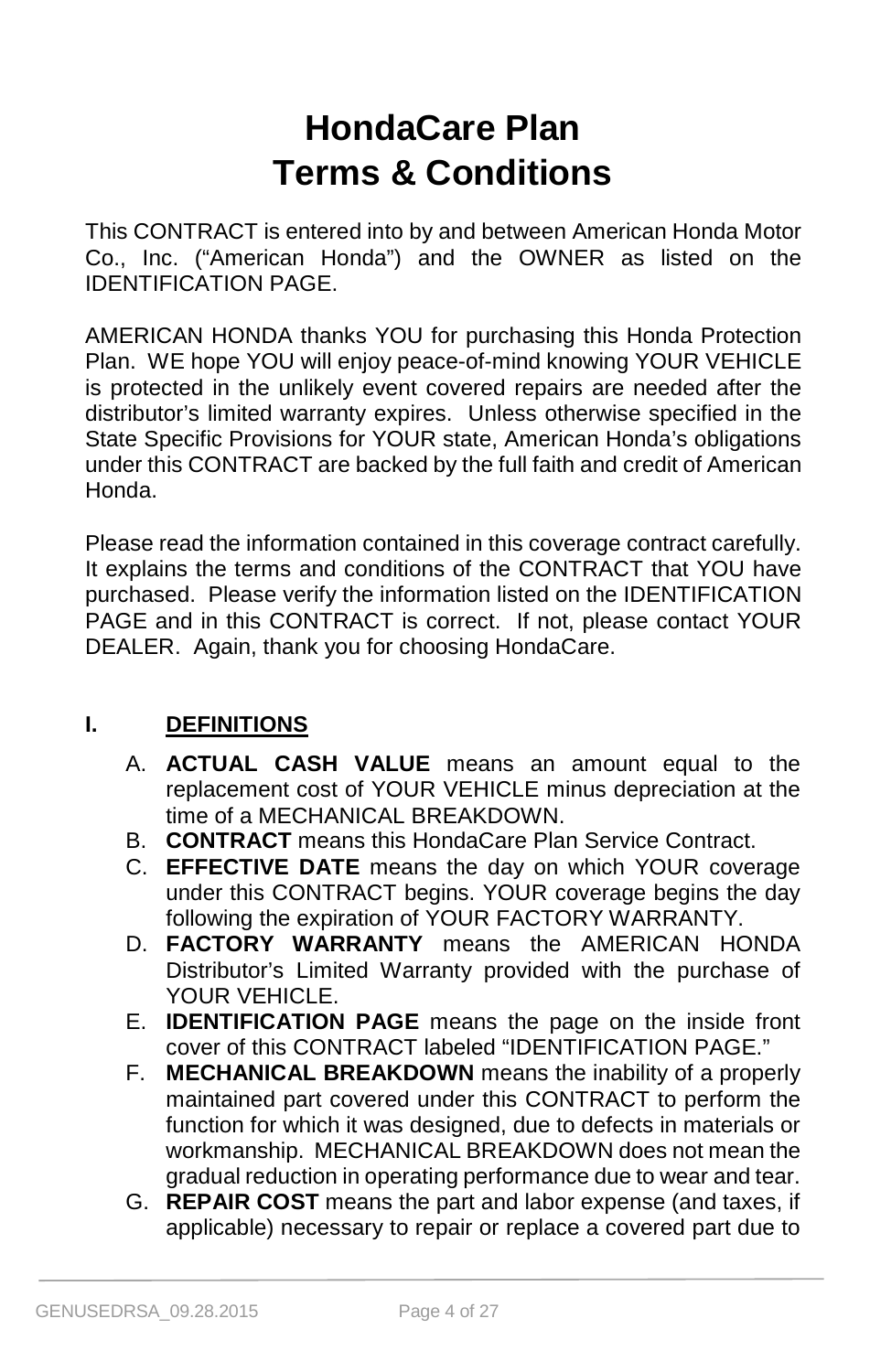MECHANICAL BREAKDOWN, and to repair or replace any component damaged as a direct result of MECHANICAL BREAKDOWN of a covered part. REPAIR COST is determined by YOUR DEALER's regular retail parts prices up to Manufacturer's Suggested Retail Price and current Honda Warranty Flat Rate Manual.

- H. **VEHICLE** means the VEHICLE identified on the IDENTIFICATION PAGE.
- I. **WE, US, OUR,** and **AMERICAN HONDA** mean the service contract provider, American Honda Motor Co., Inc., P.O. Box 2200, Torrance, CA 90509-2200, (800) 555-3496, a wholly owned subsidiary of the manufacturer, a wholly owned subsidiary of the manufacturer, Honda Motor Company, Ltd., unless otherwise specified in the State Specific Provisions for YOUR state.
- J. **YOU , YOUR,** and **OWNER** mean the Contract holder named on the IDENTIFICATION PAGE or a subsequent retail owner of the VEHICLE entitled to coverage and benefits under the terms of this CONTRACT.
- K. **YOUR DEALER** means the authorized AMERICAN HONDA Motorcycle Dealer where this CONTRACT was purchased.

# **II. DURATION**

Coverage under this CONTRACT begins on the Effective Date and expires on the expiration date as listed on the IDENTIFICATION PAGE.

Roadside Assistance under this CONTRACT as described in section III.B begins the day the CONTRACT is purchased and expires on the expiration date as listed on the IDENTIFICATION PAGE.

# **III. WHAT IS COVERED**

This CONTRACT provides that WE will repair or, at OUR option, replace any part damaged by MECHANICAL BREAKDOWN for the duration of the CONTRACT, **SUBJECT TO ALL TERMS AND CONDITIONS, AND EXCEPT AS SPECIFICALLY EXCLUDED HEREIN**.

**Repairs must be performed by an authorized** AMERICAN HONDA **Motorcycle dealer.** There will be no charge to YOU for parts or labor for covered repairs. Parts repaired or replaced under this CONTRACT Parts repaired or replaced under this CONTRACT<br>A only for the duration of the CONTRACT All continue to be covered only for the duration of the CONTRACT. replaced parts become the property of American Honda. The total amount of any reimbursement will not exceed the ACTUAL CASH VALUE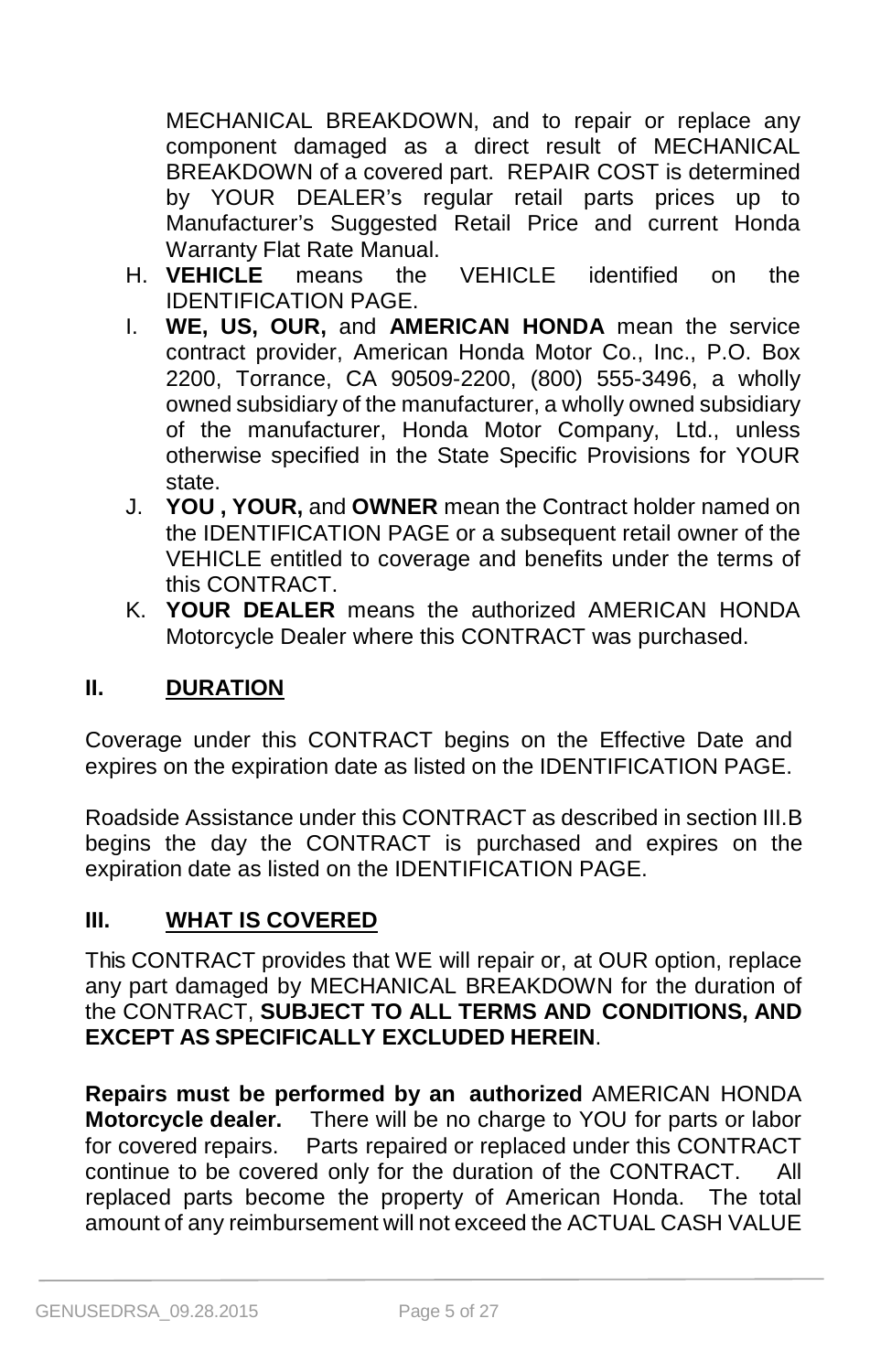of the VEHICLE at the time of MECHANICAL BREAKDOWN as determined by standard publications for establishing VEHICLE value. Repairs and replacements will be made with new or remanufactured AMERICAN HONDA authorized parts of like kind and quality.

# **IV. TRANSFER & CANCELLATION**

# A. **TRANSFER**

- 1. This CONTRACT may be transferred to a subsequent owner of the VEHICLE at the request of the original purchaser. **THIS CONTRACT DOES NOT TRANSFER AUTOMATICALLY TO A SUBSEQUENT OWNER OF THE VEHICLE AND MAY ONLY BE TRANSFERED AT THE REQUEST OF THE ORIGINAL PURCHASER OF THE CONTRACT, EXCEPT AS DESCRIBED IN SECTION IV.A.5, BELOW.**
- 2. **THIS CONTRACT CANNOT BE TRANSFERRED TO ANOTHER VEHICLE.**
- 3. To transfer this CONTRACT to a subsequent owner of the VEHICLE, the original purchaser should inform any authorized Honda Motorcycle dealership of their intent to transfer the CONTRACT and obtain and complete a transfer form. The authorized Honda Motorcycle dealership will help register the VEHICLE's change of ownership and transfer of the CONTRACT to the subsequent purchaser at no charge.
- 4. The subsequent owner of the VEHICLE should verify that the VEHICLE's change of ownership information is conveyed to American Honda, and ensure that the VEHICLE's service history stays with the VEHICLE when the ownership is transferred.
- 5. **THIS CONTRACT MAY NOT BE TRANSFERRED TO A SUBSEQUENT PURCHASER OF THE VEHICLE WITHOUT THE EXPRESS PERMISSION OF THE ORIGINAL PURCHASER AND A COMPLETED TRANSFER FORM; IN THE EVENT OF A TRADE-IN, THE CONTRACT MAY BE TRANSFERRED TO THE DEALER WITH THE EXPRESS PERMISSION OF THE ORIGINAL PURCHASER IN WHICH CASE THE DEALER MAY TRANSFER THE CONTRACT TO A SUBSEQUENT PURCHASER OF THE VEHICLE. IN THIS CASE, THE DEALER IS NOT ENTITLED TO COVERAGE UNDER THE CONTRACT OR TO RECEIVE A REFUND.**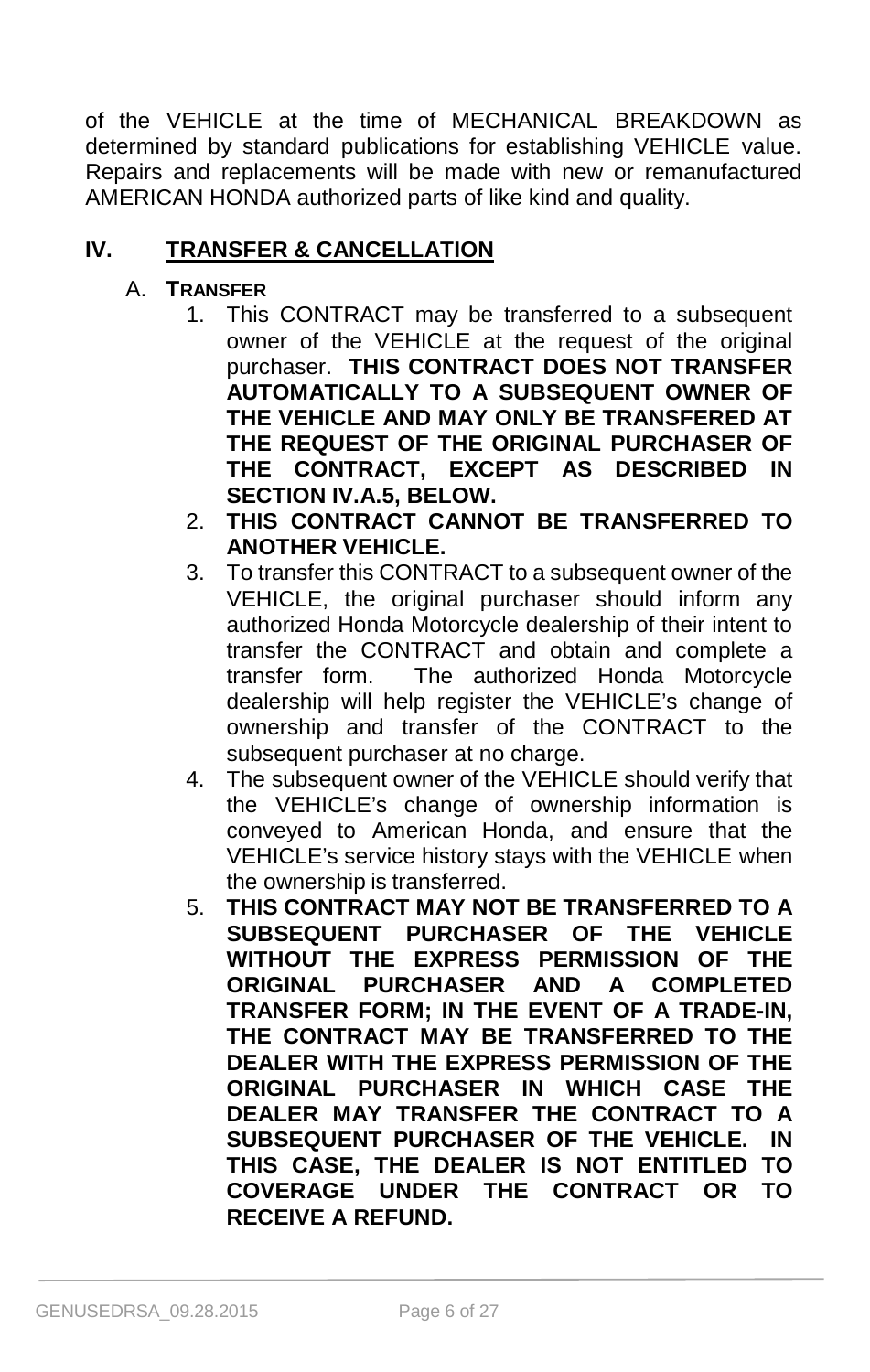# **B. CANCELLATION**

- 1. YOU may cancel this CONTRACT at any time for any reason through any authorized Honda Motorcycle dealership by completing and submitting to AMERICAN HONDA a cancellation form. Proof of vehicle ownership or lienholder information is required when applying for cancellation.
- 2. **THIS CONTRACT MAY ONLY BE CANCELLED BY THE CONTRACT HOLDER OF RECORD AND ONLY BY COMPLETING AND SUBMITTING TO AMERICAN HONDA A CANCELLATION FORM.**
- 3. Upon cancellation of the CONTRACT, if YOU are the original purchaser, YOU are entitled to a refund as specified below:
	- a. If YOU cancel this CONTRACT within sixty (60) days of the Effective Date and no claim has been made, YOU will receive a full refund of the purchase price, less a \$25.00 processing fee where permitted by state law.
	- b. If YOU cancel this CONTRACT after sixty (60) days of the Effective Date or if a claim has been made, YOU will receive a pro-rata refund based on the term remaining, less any claims paid under the CONTRACT and a \$25.00 processing fee where permitted by state law.
- **4. TRANSFERRED CONTRACTS ARE NOT ELIGIBLE FOR CANCELLATION REFUNDS. ONLY THE ORIGINAL CONTRACT HOLDER, OR A LIENHOLDER IF ANY, AS SPECIFIED BELOW, MAY RECEIVE A REFUND.**
	- a. If this CONTRACT was financed and a discharge of lien is provided, the check will be made payable to the OWNER of the VEHICLE requesting cancellation.
	- b. If this CONTRACT was financed and a discharge of lien is not provided, any refund amount will be issued to the lienholder.
	- c. In the event of a loan default or repossession for which the lienholder has been unable to reach the OWNER, the lienholder may request the check be made payable to the lienholder.
- 5. WE may cancel this CONTRACT at any time for the following reasons by sending notice of the cancellation to YOUR last known address fifteen (15) days prior to the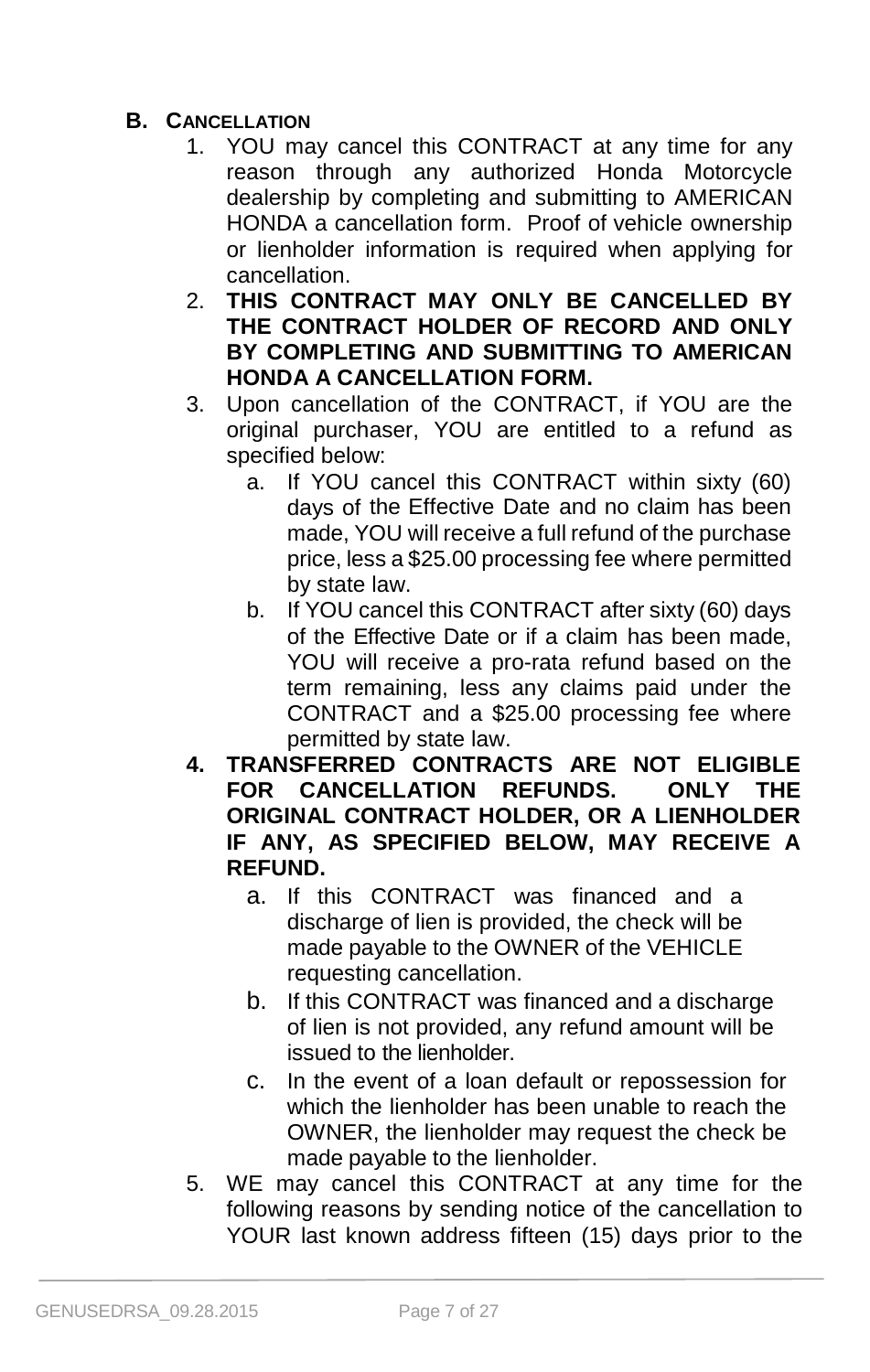effective date of the cancellation:

- a. Nonpayment of the provider fee.
- b. Fraud or material misrepresentation related to this **CONTRACT**
- c. Substantial breach of this CONTRACT.
- 6. If WE cancel this CONTRACT, YOU will receive a pro-rata refund of the unearned provider fee unless the cancellation is due to YOUR nonpayment of the provider fee.
- 7. Cancellation requests may require three to four weeks for processing.

# **V. YOUR OBLIGATIONS**

- A. YOU should have received the Pre-Owned Vehicle Certification Checklist from YOUR DEALER that certifies the VEHICLE eligibility for this CONTRACT. YOU should have also received from YOUR DEALER, a copy of the Vehicle's owner's manual.
- B. **YOU must maintain YOUR VEHICLE according to the maintenance schedule in the owner's manual and keep an accurate record of the maintenance, which may include:**
	- **1. A maintenance record (such as the one in the Owner's Manual), which displays each date of service and work performed. Each entry should be signed or stamped by a person who is qualified to service YOUR VEHICLE.**
	- **2. Copies of repair orders/receipts detailing performance of required maintenance, including dates.**
	- **3. A statement that YOU performed the maintenance yourself, stating the type of work performed and the date of service. This statement should be accompanied by receipts for the replacement**
- C. **YOU will have to pay for the maintenance of Your VEHICLE, including service at the scheduled intervals. YOU may perform the work yourself if YOU have the skills to do so. This will NOT void this CONTRACT.**
- D. **FAILURES CAUSED DIRECTLY BY YOUR LACK OF MAINTENANCE OR IMPROPER MAINTENANCE ARE NOT COVERED BY THIS CONTRACT.**
- E. **WE recommend YOUR DEALER as the best place for fulfilling YOUR maintenance obligation.**

# **VI. HOW TO OBTAIN SERVICE**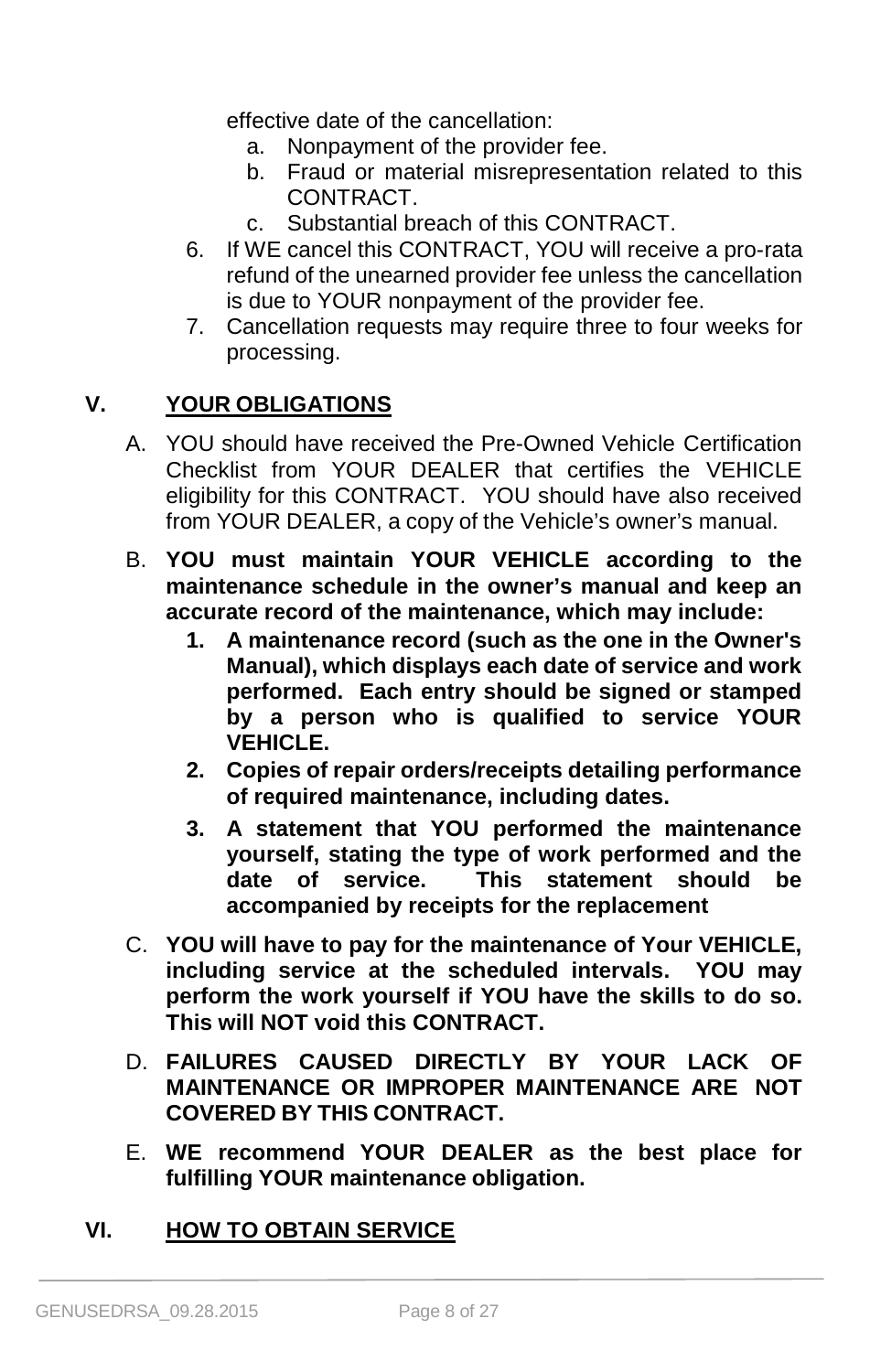# A. **ALL REPAIRS MUST BE PERFORMED BY AN AUTHORIZED AMERICAN HONDA DEALERSHIP.**

- B. If repairs are necessary, YOU should contact a dealer who is authorized to service YOUR type of Honda, whether it's a Motorcycle, ATV, MUV or Scooter, during their normal service department business hours and arrange, at YOUR expense, to take YOUR VEHICLE and its maintenance documents to the dealership.
	- 1. See the service manager, present this CONTRACT and describe YOUR VEHICLE's problem. YOU may be asked to provide documentation of proper maintenance, which may consist of one or more of the following:
		- a. A maintenance record (such as the one in the Owner's Manual), which displays each date of service and work performed. Each entry should be signed or stamped by a person who is qualified to service YOUR VEHICLE.
		- b. Copies of repair orders/receipts detailing performance of required maintenance, including dates.
		- c. A statement that YOU performed the maintenance yourself, stating the type of work performed and the date of service. This statement should be accompanied by receipts for the replacement parts/filters/gaskets/fluids, etc. that YOU used.
	- 2. Arrangements will then be made to complete covered repairs.
- C. **FAILURE TO PERFORM ANY MAINTENANCE SERVICE(S) OR TO PROVIDE ADEQUATE PROOF OF MAINTENANCE, AS REASONABLY DETERMINED BY AMERICAN HONDA, WILL RESULT IN DENIAL OF COVERAGE IF A PART FAILS DUE TO YOUR FAILURE TO PROPERLY MAINTAIN YOUR VEHICLE.**

**NOTE:** It is necessary that YOUR maintenance records remain with YOUR VEHICLE for use by subsequent owners.

# **VII. EMERGENCY REPAIRS**

A. If it is necessary for YOU to obtain emergency repairs after normal business hours, or by anyone other than an authorized Honda dealer, **YOU MUST CALL AMERICAN HONDA AT (800) 555-3496 FOR PRIOR AUTHORIZATION FOR REPAIRS AND INSTRUCTIONS FOR OBTAINING REIMBURSEMENT, BEFORE INCURRING ANY REPAIR COSTS.** American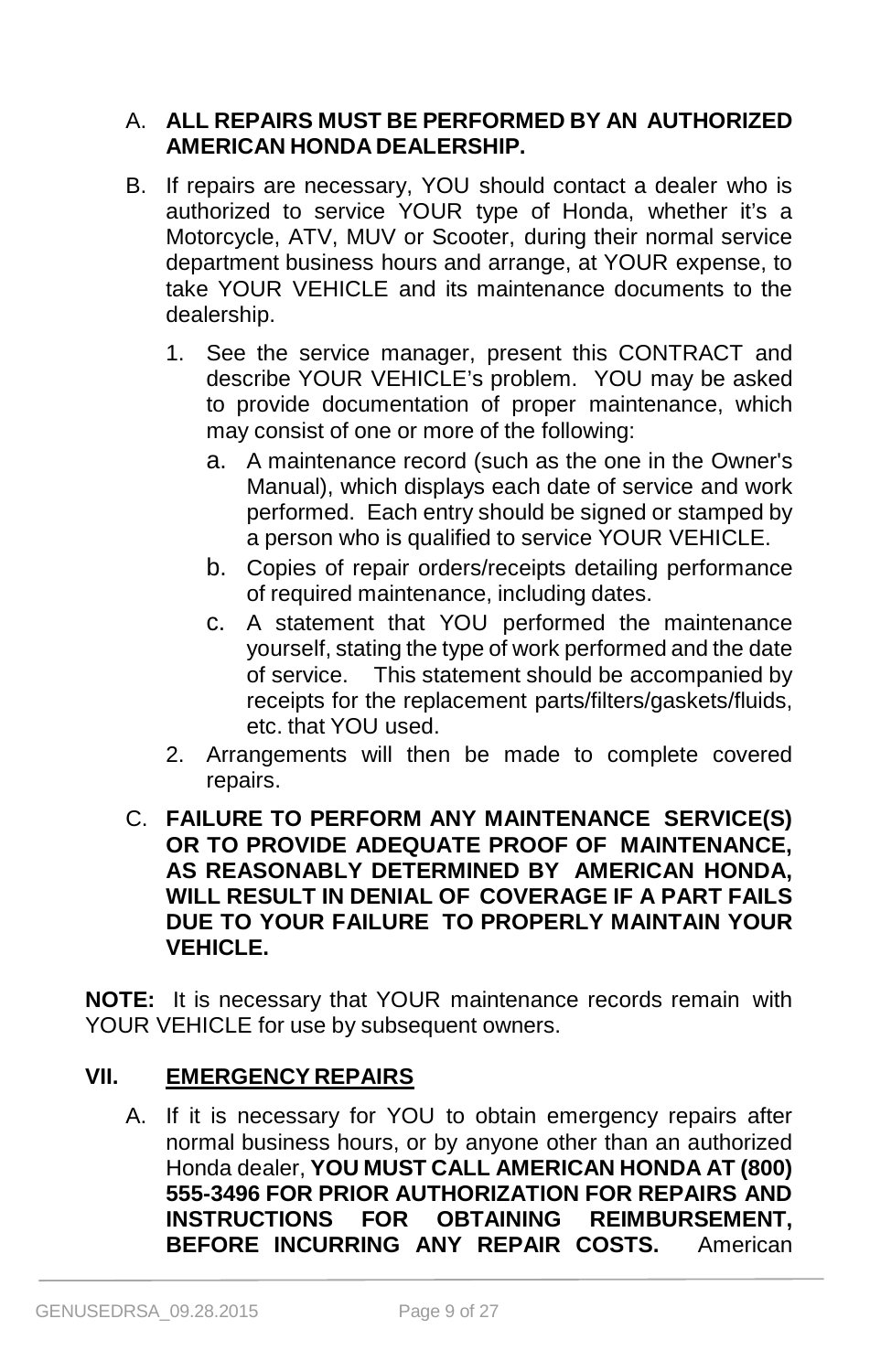Honda's office is open weekdays from 8:30 am to 5:00 pm, Pacific Time, excluding holidays.

- B. If YOU must obtain emergency repairs when American Honda's office is closed, repairs may be performed as follows:
	- 1. YOUR VEHICLE must be inoperable as a result of a MECHANICAL BREAKDOWN.
	- 2. YOU must pay the repair facility and submit a claim for reimbursement to American Honda.
	- 3. YOU must notify AMERICAN HONDA of the repair by a non- Honda repair facility on the next business day.
	- 4. YOU must submit to AMERICAN HONDA a written description of the repair and a detailed work order from the repair facility within 30 days after the repair.
	- 5. YOU must make any parts available for inspection by American Honda. AMERICAN HONDA reserves the right to inspect YOUR VEHICLE to gather necessary information regarding any claim.
- C. **THE FOLLOWING WILL NOT BE COVERED WITHOUT PRIOR AUTHORIZATION:**
	- 1. **NON-EMERGENCY REPAIRS PERFORMED BY ANYONE OTHER THAN AN AUTHORIZED HONDA DEALER**
	- 2. **EMERGENCY REPAIRS PERFORMED BY ANYONE OTHER THAN AN AUTHORIZED HONDA DEALER WHEN AMERICAN HONDA'S OFFICE IS OPEN**

# **VIII. WHAT IS NOT COVERED**

- A. **THIS CONTRACT DOES NOT COVER:**
	- 1. **BATTERIES;**
	- 2. **AUDIO and NAVIGATION EQUIPMENT;**
	- 3. **ACCESSORIES; and**
	- 4. **TIRES**
	- 5. **FAILURES WHICH ARE NOT DUE TO A DEFECT IN MATERIAL OR FACTORY WORKMANSHIP**
	- 6. **REGULAR OR REQUIRED MAINTENANCE**
	- 7. **REPLACEMENT OF EXPENDABLE MAINTENANCE ITEMS INCLUDING, BUT NOT LIMITED TO:**
		- a. **SPARK PLUGS**
		- b. **GASKETS**
		- c. **FILTERS**
		- d. **HOSES**
		- e. **COOLANT**
		- f. **BELTS**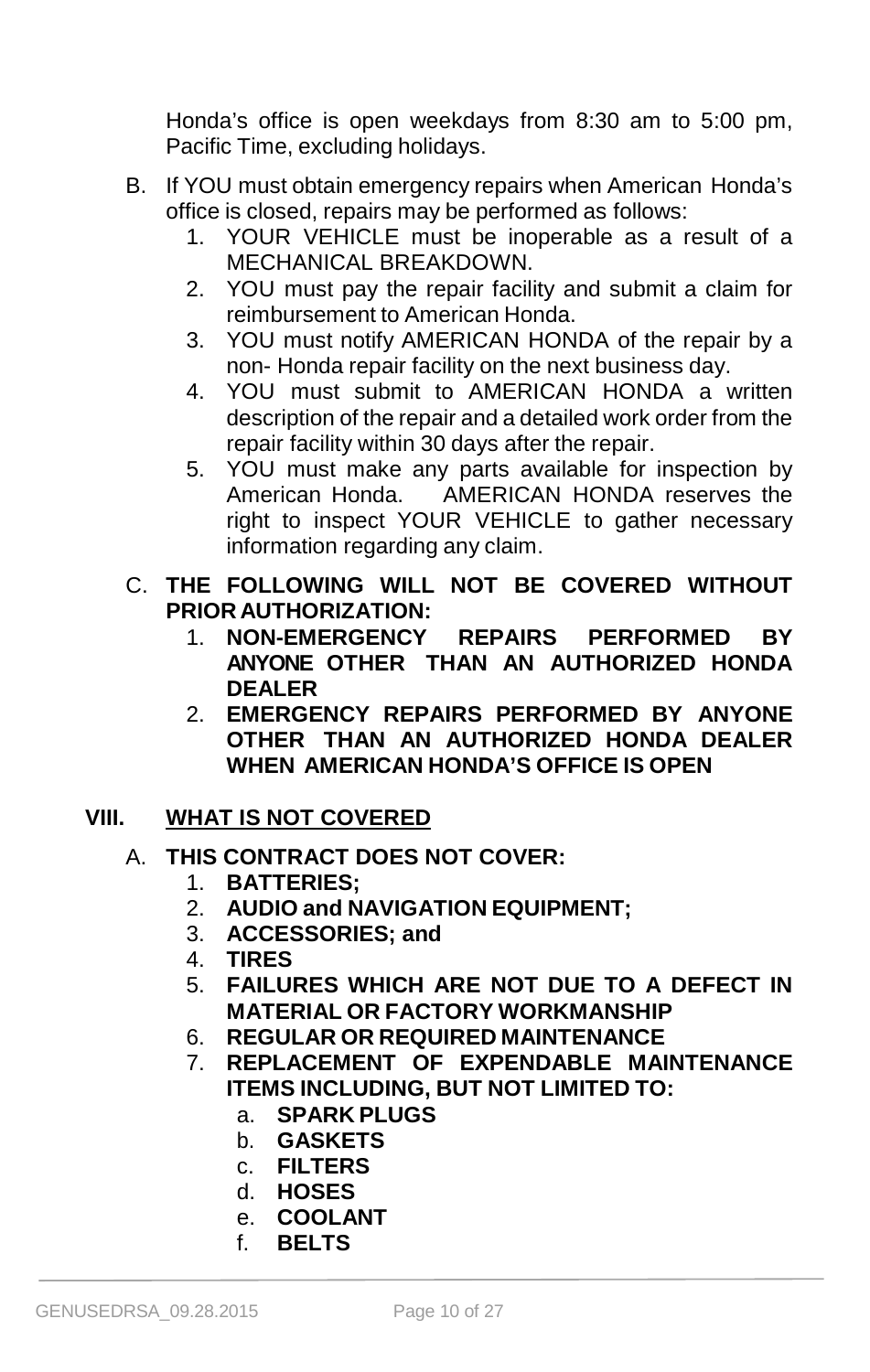- g. **LUBRICANTS**
- 8. **PARTS AFFECTED OR DAMAGED BY:**
	- a. **IMPROPER INSTALLATION OF PARTS OR ATTACHMENTS**
	- b. **UNSUITABLE USE IN AN APPLICATION FOR WHICH THE PART WAS NOT DESIGNED**
	- c. **INCORPORATION OR USE OF UNSUITABLE ATTACHMENTS OR PARTS**
	- d. **ANY REPAIR, IF A NON-AUTHORIZED PART OR ACCESSORY CAUSED OR CONTRIBUTED TO THE BREAKDOWN OR DAMAGE**
	- e. **ACCIDENT AND/OR COLLISION**
	- f. **DETERIORATION FROM THE ELEMENTS**
	- g. **LACK OF REQUIRED MAINTENANCE**
	- h. **NEGLECT**
	- i. **NORMAL WEAR & TEAR**
	- j. **MISUSE**
	- k. **NATURAL DISASTER**
	- l. **ACTS OF NATURE**
	- m. **IMPROPER MAINTENANCE**
	- n. **ABUSE**
	- o. **UNAUTHORIZED ALTERATION OF ANY PART**
	- p. **VANDALISM**
	- q. **THEFT**
	- r. **FIRE**
- 9. **REPAIRS PERFORMED IN NON-COMPLIANCE WITH STANDARDS AND CONDITIONS SET FORTH BY AMERICAN HONDA FOR SUCH SERVICE, AND REIMBURSEMENT FOR SUCH SERVICE, INCLUDING REPAIRS WITHOUT PRIOR AUTHORIZATION WHICH REQUIRE SUCH AUTHORIZATION.**
- B. **THE FOLLOWING ACTIVITIES WILL VOID HONDACARE COVERAGE OF THE VEHICLE:**
	- 1. **RACING**
	- 2. **COMPETITION**
	- 3. **RENTAL**
- C. **AMERICAN HONDA EXPRESSLY DISCLAIMS ANY RESPONSIBILITY FOR:**
	- 1. **LOSS OF TIME;**
	- 2. **LOSS OF USE OF THE VEHICLE;**
	- 3. **NEGLIGENCE, ERROR, OR OMISSION ON THE PART OF ANY ROADSIDE ASSISTANCE SERVICE PROVIDER;**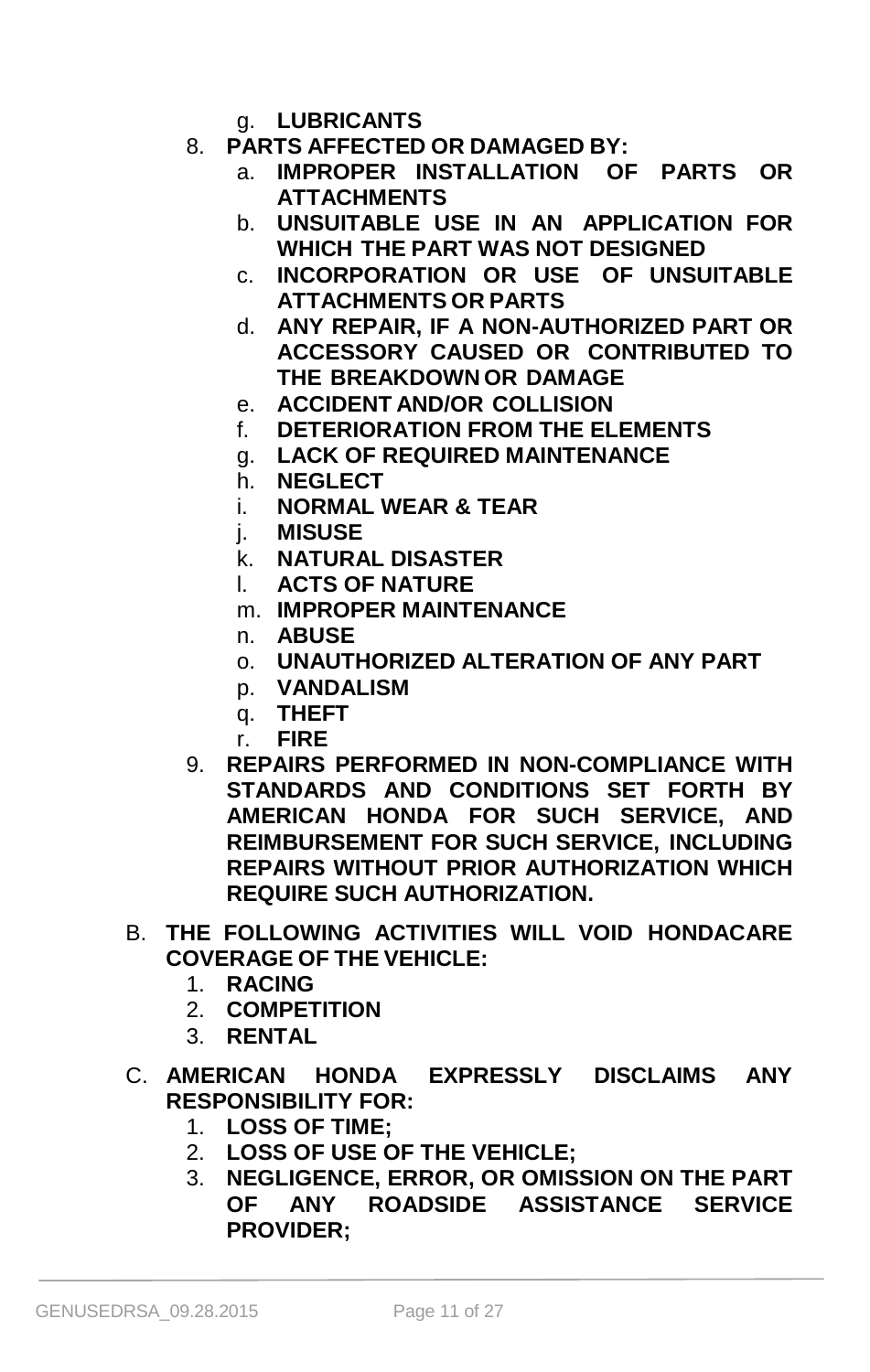- 4. **TRANSPORTATION EXPENSES;**
- 5. **PERSONAL EXPENSES;**
- 6. **ANY OTHER INCIDENTAL OR CONSEQUENTIAL DAMAGE; OR**
- 7. **PRE-EXISTING CONDITIONS.**

# **IX. CUSTOMER SATISFACTION**

YOUR satisfaction and goodwill are important to YOUR DEALER and American Honda. Normally, any problems with the product will be handled by YOUR DEALER's Service Department. Sometimes, however, in spite of the best intentions of all concerned, misunderstandings may occur. If YOUR problem has not been handled to YOUR satisfaction, WE suggest YOU take the following action:

- A. Discuss the problem with a member of the dealership's management. Often complaints can be quickly resolved at that level. If the problem has already been reviewed with the Service Manager, contact the General Manager or owner of the dealership.
- B. If YOUR problem still has not been resolved to YOUR satisfaction, please write: Motorcycle Customer Service Department, American Honda Motor Co., Inc., P.O. Box 2200, Torrance, CA 90509-2200 or YOU may call Motorcycle Customer Service at (866) 784-1870. WE will need the following information in order to assist YOU:
	- a. YOUR Name, Address, and Telephone Number
	- b. Model and Vehicle Identification Number (VIN)
	- c. Date of Purchase
	- d. Dealer Name and Address
	- e. Nature of Problem
- C. After reviewing all the facts, Customer Service will contact YOU and advise what action can be taken. Please bear in mind that YOUR problem will likely be resolved at the dealership, using the dealer's facilities, equipment, and personnel. For this reason, it is important that YOUR initial contact be with the dealer.

# **X. ROADSIDE ASSISTANCE**

# A. **General Provisions**

1. All Roadside Assistance services under this CONTRACT are provided by Brickell Financial Services Motor Club, Inc. dba Road America Motor Club ("Road America") with corporate offices located at 7300 Corporate Center Drive, Suite 601,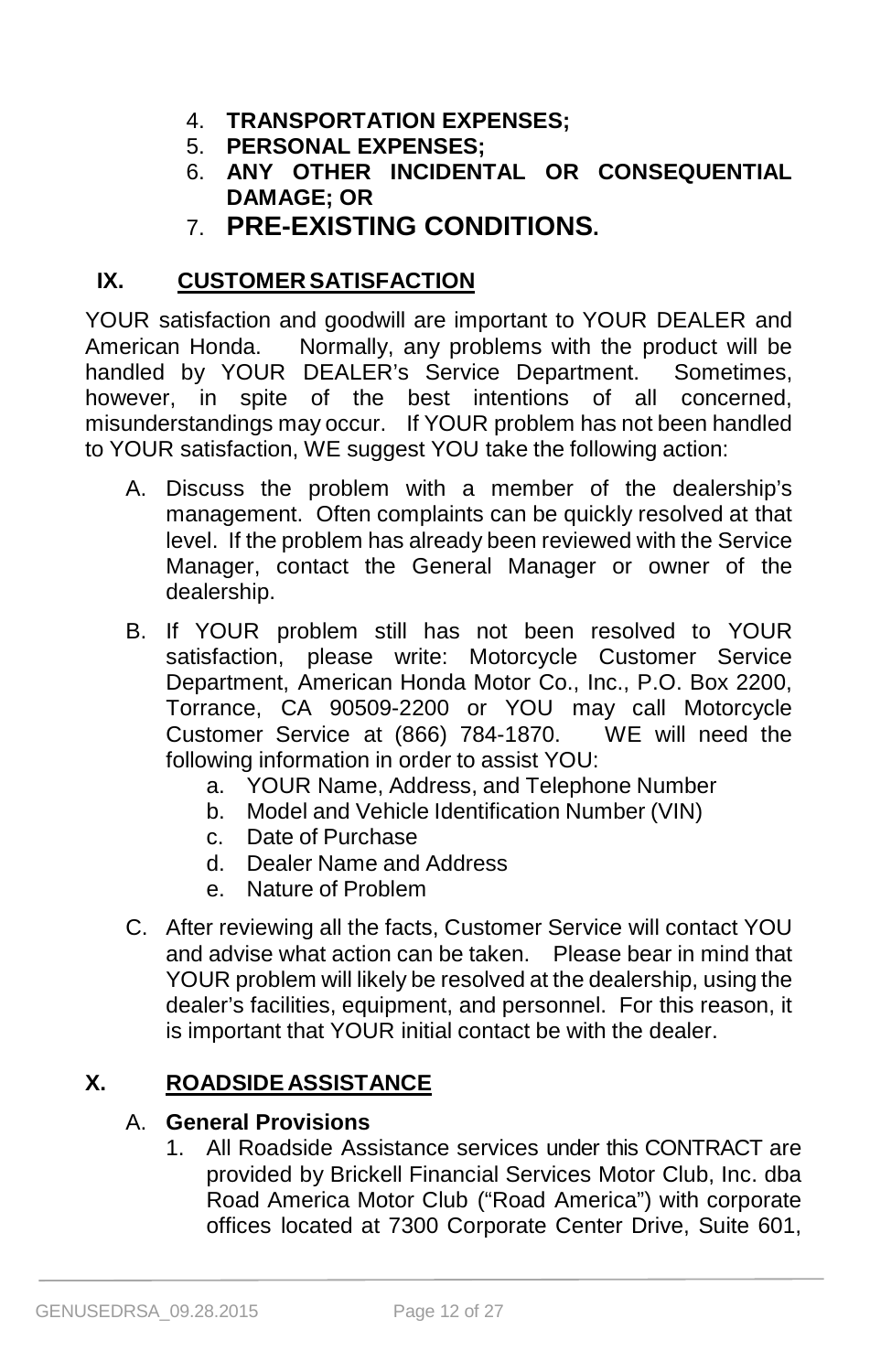Miami, Florida 33126, unless otherwise stated; however, the Emergency Towing and/or Road Service will be performed by independent service providers for whose actions neither Road America nor American Honda shall be liable.

- 2. **This is not a motorcycle liability or physical damage insurance contract**.
- 3. The Roadside Assistance service rendered by Road America is an "emergency service" and not a general repair service. **YOU, or another driver using YOUR Vehicle with YOUR permission, are only entitled to the Covered Services outlined in this section, subject to the limitations and exclusions outline herein, when YOUR Vehicle is Disabled.** YOUR Vehicle is considered to be Disabled if it is unable to safely proceed under its own power either on YOUR premises (garage or driveway) or any normally traveled public street, highway or parking area.
- 4. Services are available 24 hours a day, 365 days a year, wherever YOU travel in the United States, Mexico, or Canada.
- 5. **When YOU call Road America's toll-free number (1-866- MY ROAD HELP) the Covered Services described below will be prepaid for under this CONTRACT. YOU will only need to sign the service facility's invoice and drive on YOUR way.** YOU will receive all Covered Services available to YOU up to YOUR program benefit limits outlined in section X.D without any additional payments or fees required.
- 6. Roadside Assistance under this CONTRACT as described in section III.B of this CONTRACT begins the day the CONTRACT is purchased and expires on the expiration date as listed on the IDENTIFICATION PAGE.

# B. **Covered Services:**

The term "Covered Services" as used in this section refers to the following Roadside Assistance Services:

- 1. Emergency Towing: YOUR VEHICLE will be towed to the nearest American Honda Motorcycle Dealer\* or suitable repair facility if
	- a. it cannot be started;
	- b. YOU have a flat tire;
	- c. YOU have lost or broken Your key; or
	- d. YOU are involved in an accident or collision.
- 2. Locksmith Assistance: Assistance will be provided for YOU if YOUR keys are lost, broken or locked inside one of YOUR VEHICLE's compartments. YOU must pay the cost of any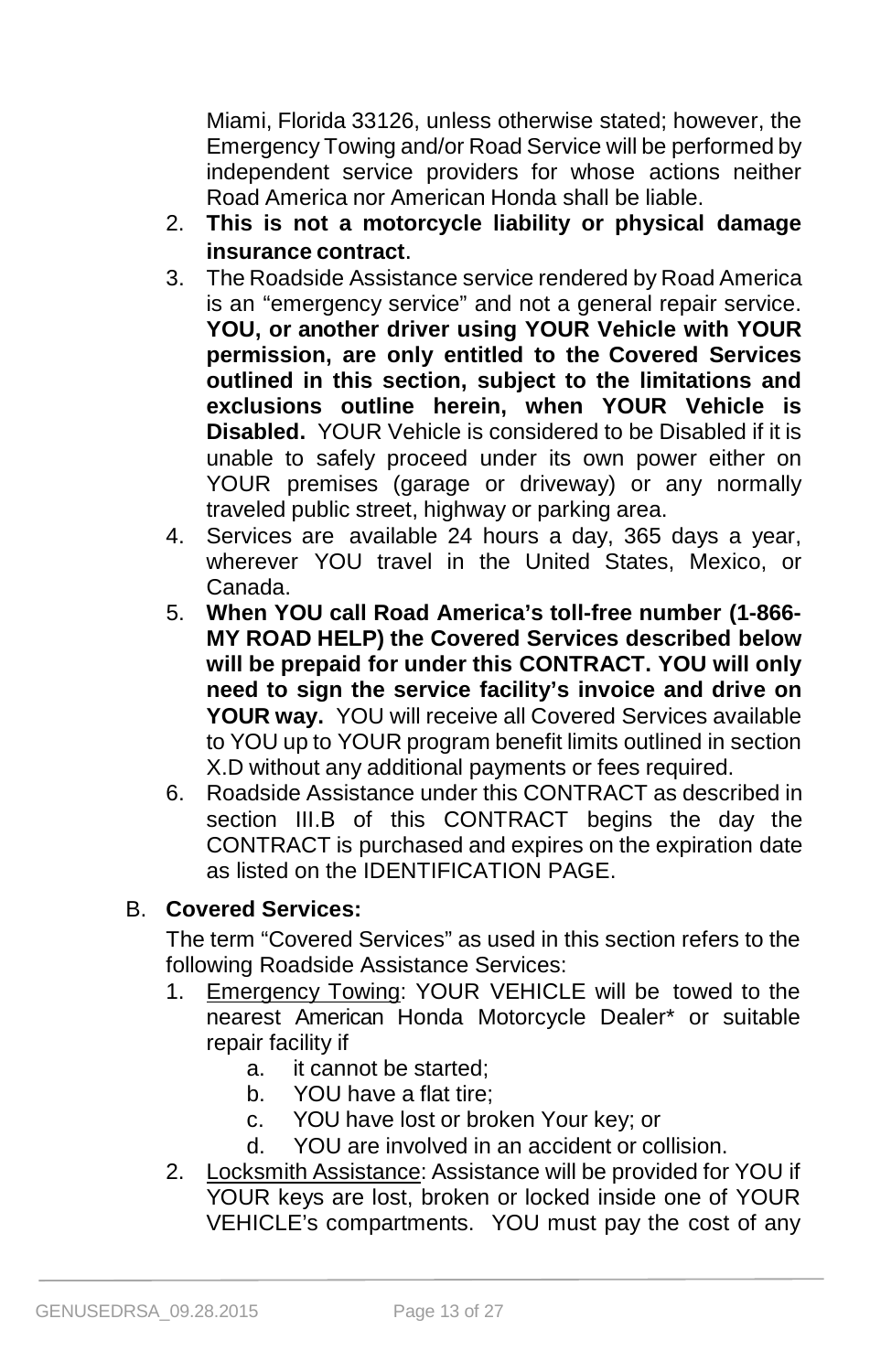replacement keys made for YOUR VEHICLE.

- 3. Fluid/Fuel Delivery Service: Up to two (2) gallons of emergency fluids or fuel will be delivered to YOU at no charge for YOUR VEHICLE in the event of an emergency. YOU must pay for the costs directly to the service provider for any fluids or fuel delivered over two (2) gallons per event.
- 4. Extrication Assistance: Provides assistance extricating the covered vehicle when stuck in a ditch or other inaccessible area, when such location is within fifty (50) yards of a paved road or highway.

\* Or YOU may choose to be towed to any authorized American Honda Motorcycle Dealer or YOUR home residence within thirty (30) miles from the point of the Vehicle's Disablement as YOUR destination. YOU may pay the difference to be towed to a different authorized American Honda Motorcycle Dealer or YOUR residence if the distance between Disablement point and desired destination is beyond benefit limits.

# C. **How to Obtain Covered Services**

- 1. To obtain Covered Services under this Contract YOU may call **1-866-MY ROAD HELP** (1-866-697-6234) 24 hours a day, 365 days a year. Hearing impaired – TDD assistance is also available for customers who have access to TDD or TTY by calling**1-800-839-0347**
- 2. Provide the Roadside Assistance representative with the following:
	- a. YOUR Vehicle Identification Number (VIN)
	- b. Area code and telephone number where YOU can be reached
	- c. Location of Disabled Vehicle (city, state, street address and closest intersection or other identifying landmarks)
	- d. Description of Disabled Vehicle (year, make, model)
	- e. License plate number and state
	- f. Type of service needed (tow, flat tire, gas, etc.)
- 3. The Roadside Assistance Representative will contact a nearby, rated, qualified, and insured service facility.
- 4. Once the dispatch request has been processed, an automated call back system will call the telephone number that YOU provided, identifying the service provider that will arrive to help, and providing YOU with an estimated time of arrival.
- 5. YOU must be with YOU VEHICLE when service arrives. The service facility cannot provide service for an unattended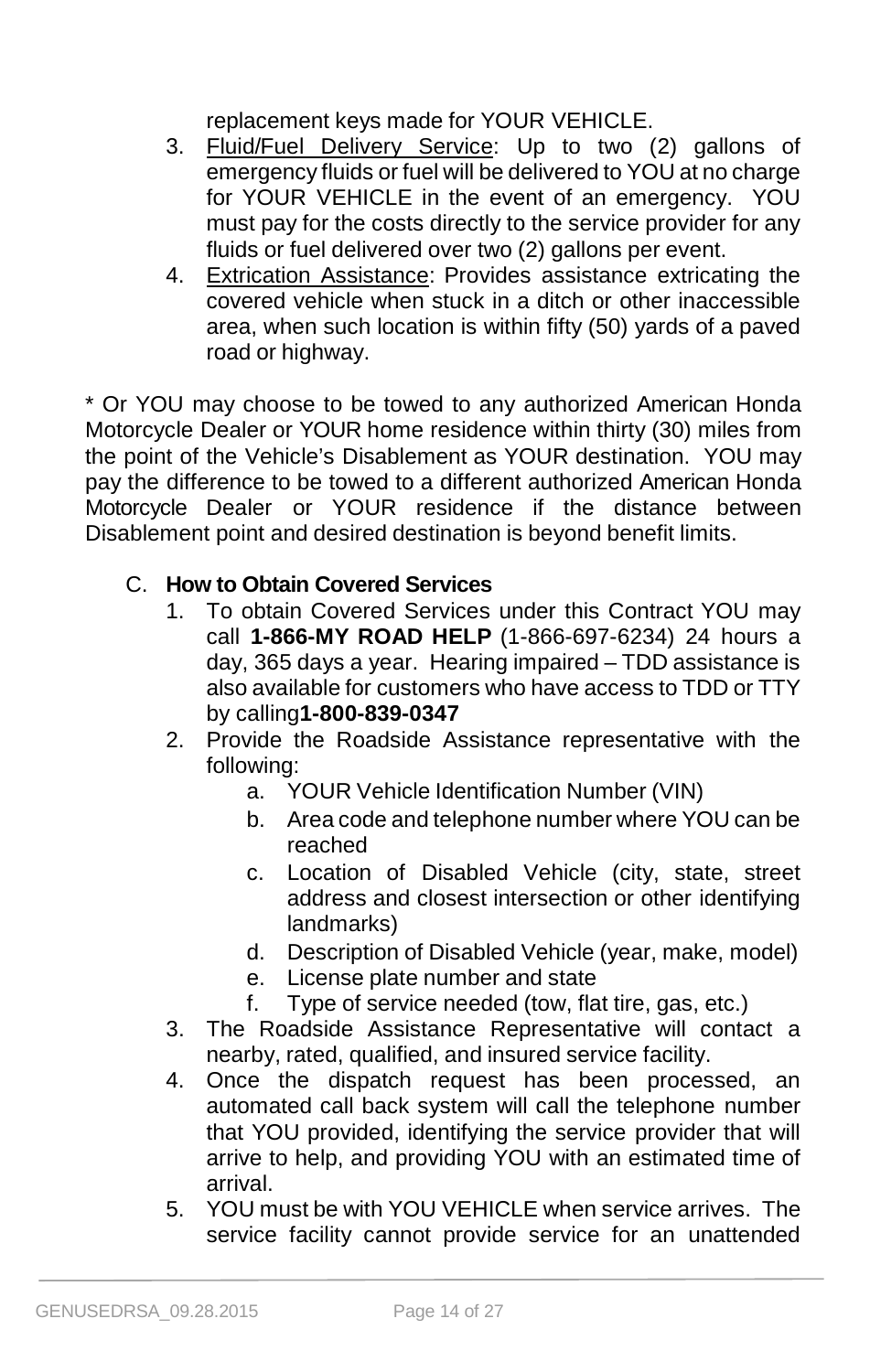Vehicle.

- 6. Present Your HondaCare I.D. Card and driver's license to the dispatched driver or lockout service.
- 7. In the unlikely event that service is not obtainable through Road America, and where YOU are required to secure service on YOUR own, YOU will be provided an authorization code to obtain services independently of the program.
	- a. Please submit the bill and verification records which include the authorization code, the original, reprinted, itemized receipt showing the name, address and telephone number of a commercial garage, service station or other repair facility detailing the amount charged for emergency towing/road service and describing in detail the unusual circumstances and cause of Disablement for appropriate reimbursement to:

Road America C/O Honda Protection Plans 7300 Corporate Center Drive, Suite 601 Miami, Florida 33126 Attn: Customer Care Department

- b. Road America will reimburse YOU up to a maximum of \$150.00 per Disablement for Covered Services. All claims must be sent to Road America within thirty (30) days of disablement.
- c. Claims received after that time period may not be honored and are subject to the discretion of Road America. Private citizen's assistance is not reimbursable.

# D. **Exclusions and Limitations**

- 1. Coverage Limits: For Emergency Towing Services, Road America will pay in full for towing to the nearest authorized American Honda Motorcycle Dealership or suitable repair facility provided from YOUR disablement location when YOU contact the Road America toll-free number for assistance.
- 2. Frequency Limit: These services are provided to You as an emergency service and not a general maintenance service. Towing and road services are limited to (a) one Disablement for the same cause in any consecutive seven (7) day period, and (b) a combined four (4) service incidents per Contract year. For any service requests after the frequency limits are exceeded, Road America will provide You with dispatch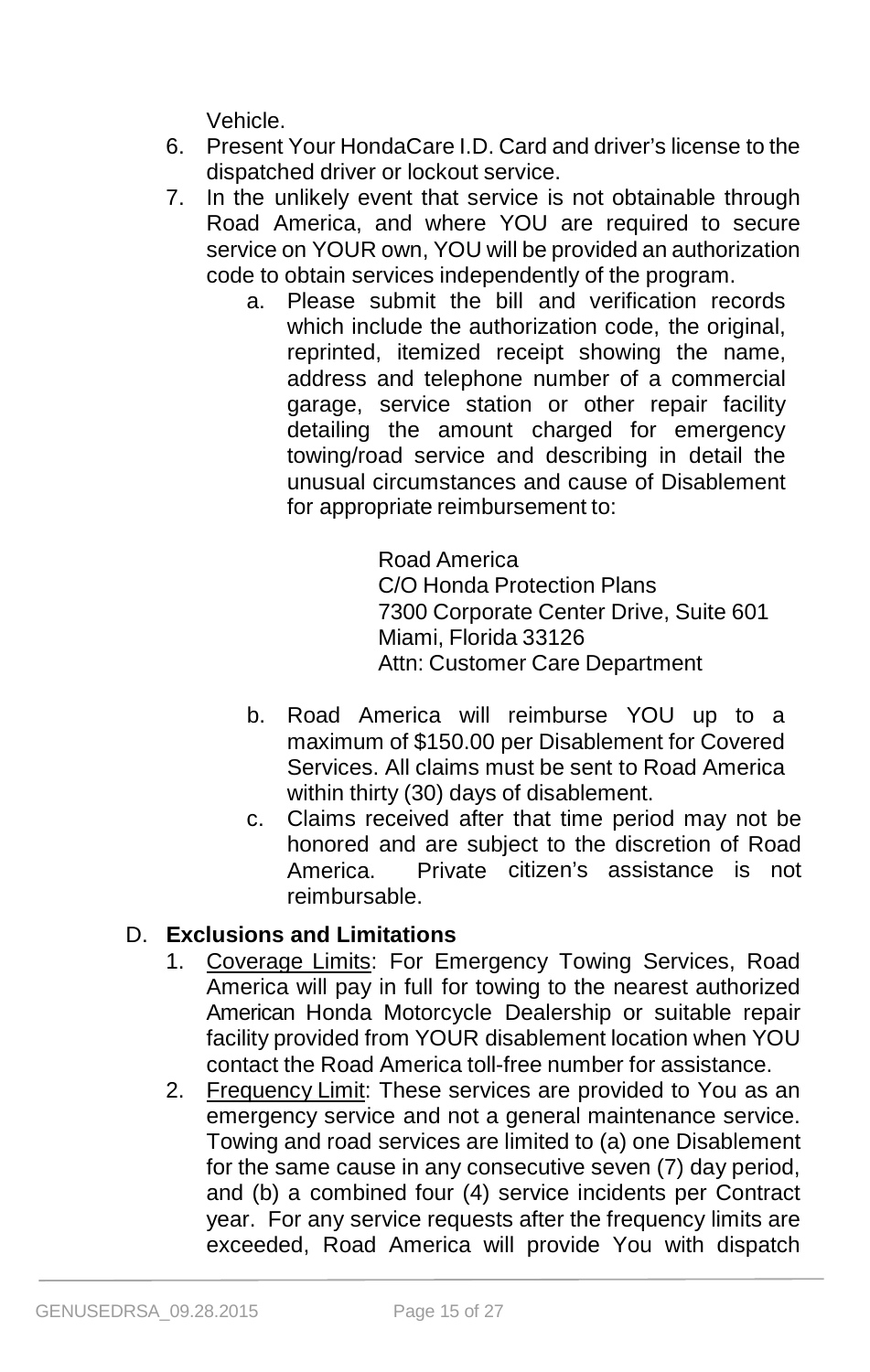assistance for Your Disabled Vehicle. However, You are responsible for full payment of services at the time the service is rendered and payment is not reimbursable.

- 3. **Non-Covered Items:**
	- a. **All parts, labor, and supplies provided while at a repair shop or service station.**
	- b. **Towing to a second location from the original destination to accommodate the driver.**
	- c. **Any and all fines or ambulance charges.**
	- d. **Rental of towing equipment.**
	- e. **Towing at the direction of a law enforcement officer relating to impoundment, abandonment, illegal parking or other violations of law ortowing by other than a licensed service station or garage.**
	- f. **Service for a Vehicle involved in a felony or other criminal activity.**
	- g. **Cost to remove or replace a lost or broken key, or any part or repairs necessary as a result of such event.**
	- h. **Shoveling snow from around a Vehicle.**
	- i. **Snow tires or chains.**
	- j. **Vehicle storage charges, cost of parts and installation of products, materials, impoundment, and additional labor relating to towing.**
	- k. **Services arising out of or in connection with an act of God, war, insurrection, riot, terrorism, natural disaster, etc.**
	- l. **Expenses incurred by You that are not specifically listed in this benefit guideline.**
	- m. **Expenses which exceed the program benefit limits as outlined in this section.**
	- n. **Any and all taxes and fines.**
	- o. **Service on a Vehicle that is not in a safe condition to be towed.**
	- p. **Assistance from sources other than Road America is not covered and may not be reimbursable.**
- 4. **Your Roadside Assistance benefits cover only Your Vehicle while operated by You or by anyone with Your permission.**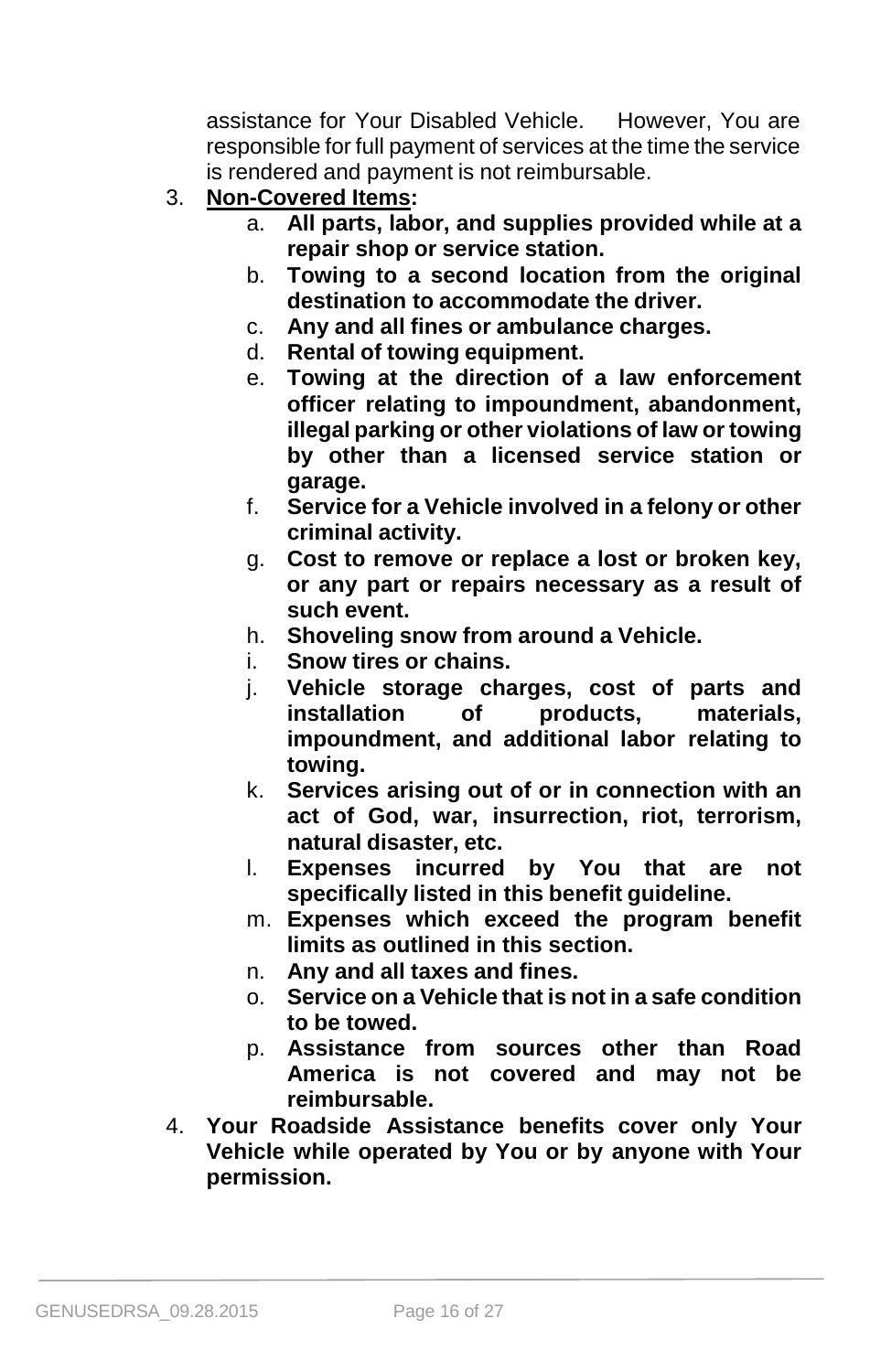# E. **Customer Satisfaction**

If You are not satisfied with the Roadside Assistance services provided under this Contract, You may file a complaint by contacting the Customer Care Department either via mail at 7300 Corporate Center Drive, Suite 601, Miami, Florida 33126 or via phone at (800) 262-7262.

# F. **Subrogation of Rights**

In the event that Road America pays to You, or pays or incurs expense for Your benefit, any sums in connection with or arising out of services obtained by You under this Contract, then, to the extent of the amount paid or expense incurred, Road America shall be subrogated to all of Your rights, claims, and interest which You may have against any person, corporation, or legal entity liable or responsible for the loss or incident which occasioned such payment or expense, and You, by acceptance of such benefit, authorize Road America to sue, compromise, or settle, in its own name or in Your name, or otherwise, all such claims, and You hereby agree that Road America shall be fully substituted in Your place and subrogated to all of Your rights on account thereof.

- G. **State Specific Provisions Pertaining to Roadside Assistance** The schedule of benefits, terms and conditions may vary to conform to state laws as they exist from time to time. Your state of residence mandates the terms of this agreement.
	- **a. Mississippi**: Roadside Assistance services are provided by Brickell Financial Services Motor Club, Inc
	- **b. Wisconsin**: Roadside Assistance services are provided by Brickell Financial Services Motor Club, Inc. Wisconsin residents are not required to file reimbursement claims within thirty (30) days.

# **XI. STATE SPECIFIC PROVISIONS**

These special state requirements apply if YOUR CONTRACT was purchased in one of the following states and supersede any other provisions herein to the contrary:

A. **Alabama**: If YOU cancel this CONTRACT within sixty (60) days of the purchase date listed on the IDENTIFICATION PAGE as described in section IV.B.3.a of this CONTRACT no cancellation fee will be charged. A ten percent (10%) penalty per month will be added to a refund that is not paid within forty-five (45) days of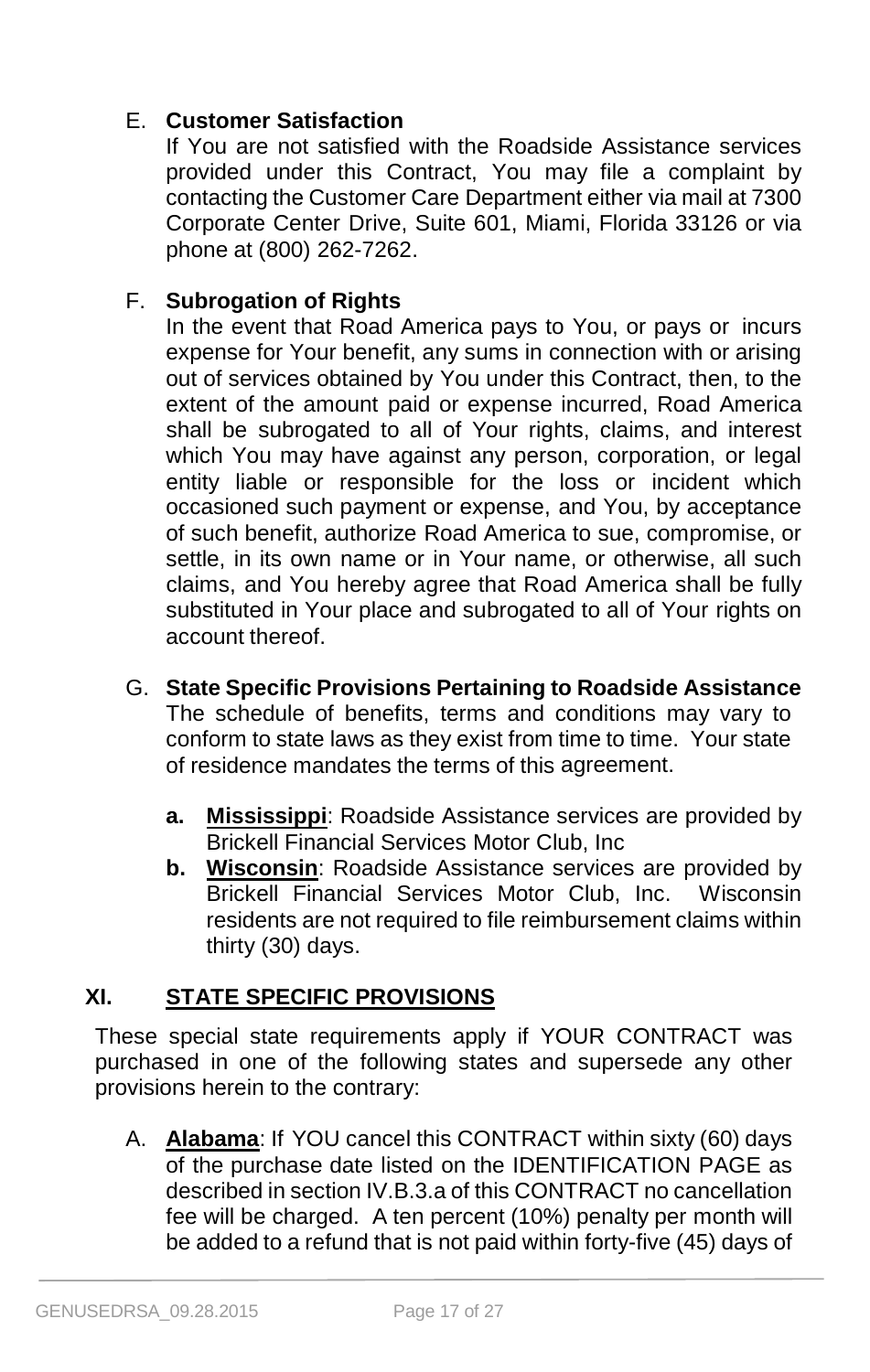return of the service contract to the provider.

- B. **Alaska**: If YOU cancel this CONTRACT within sixty (60) days of the purchase date listed on the IDENTIFICATION PAGE as described in section IV.B.3.a of this CONTRACT, no cancellation fee will be charged. Any cancellation fee charged under this CONTRACT shall not exceed the lesser of \$25 or seven-and-ahalf percent (7.5%) of the purchase price of this CONTRACT.
- C. **Arizona**: In calculating YOUR refund due upon cancellation of this CONTRACT, no claims paid will be deducted.
- D. **Arkansas**: If YOU cancel this CONTRACT within sixty (60) days of the purchase date listed on the IDENTIFICATION PAGE as described section IV.B.3.a of this CONTRACT no cancellation fee will be charged. A ten percent (10%) penalty per month will be added to a refund that is not paid within forty-five (45) days of return of the service contract to the provider.
- E. **California**: Any cancellation fee charged under this CONTRACT shall not exceed the lesser of \$25 or ten percent (10%) of the purchase price of the CONTRACT. A ten percent (10%) penalty per month will be added to a refund that is not paid within thirty (30) days of return of the service contract to the provider. If any promise made in the CONTRACT has been denied or has not been honored within 60 days after YOUR request, YOU may contact the California Department of Insurance at (800) 927-4357 or access the department's Internet Web site (www.insurance.ca.gov).

#### **Provision VII.B is amended to state that coverage under this CONTRACT is excluded for MECHANICAL BREAKDOWN due to racing, competition, or rental of the VEHICLE, rather than voiding coverage.**

As used in section VIII.A.3, the term "ACCESSORIES" means any item added to or installed on the VEHICLE by anyone other than the VEHICLE's manufacturer, including but not limited to, spoilers, rims or wheel covers, DVD players, gaming systems, glow lights, floor mats, towing hitches, seat covers, roll cages, specialty handlebars, or other appearance modifications.

Section X. Roadside Assistance is stricken in its entirety and replaced with the California Roadside Assistance Addendum.

F. **Florida**: For Florida only, if YOUR VEHICLE is a motorcycle, the obligor under this CONTRACT is American Honda Service Contract Corporation, 20800 Madrona Avenue, Torrance, CA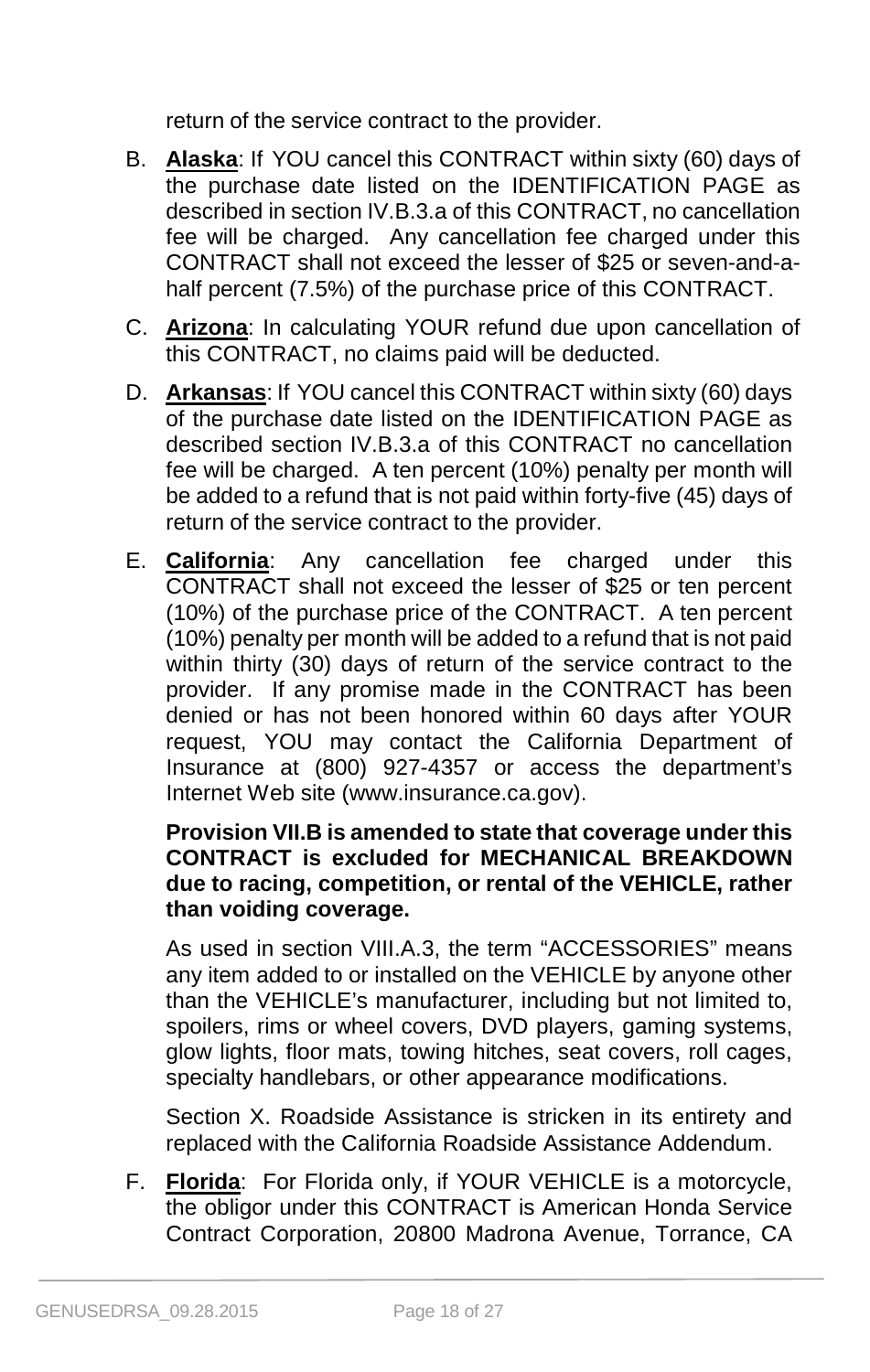90503, (310) 972-2473, license number 60083. For all other VEHICLES, the obligor under this COTNRACT is American Honda Motor Co., Inc., P.O. Box 2200, Torrance, CA 90509- 2200, (800) 555-3496, license number 31503. The rate charged for this CONTRACT is not subject to regulation by the Florida Office of Insurance Regulation.The cancellation fee described in section (IV)(c) of this CONTRACT shall not exceed the lesser of \$25 or five percent (5%) of the purchase price of this CONTRACT.

- G. **Hawaii**: If YOU cancel this CONTRACT within sixty (60) days of the purchase date listed on the CONTRACT Page as described in section IV.B.3.a of this Contract, no cancellation fee will be charged. For Hawaii, OUR Obligations under this CONTRACT are insured under a service contract contractual liability policy provided by American Bankers Insurance Company of Florida. If a claim for service has not been completed within sixty (60) days after proof of loss has been filed with US, the claim can be submitted to American Bankers Insurance Company of Florida, at 11222 Quail Roost Drive, Miami, FL 33157, or by calling the toll free number at (866) 306-6694.
- H. **Idaho**: Coverage afforded under this motor vehicle service contract is not guaranteed by the Idaho Insurance Guarantee Association. For Idaho, OUR Obligations under this CONTRACT are insured under a service contract contractual liability policy provided by American Bankers Insurance Company of Florida. If a claim for service has not been completed within sixty (60) days after proof of loss has been filed with US, the claim can be submitted to American Bankers Insurance Company of Florida, at 11222 Quail Roost Drive, Miami, FL 33157, or by calling the toll free number at (866) 306- 6694.
- I. **Illinois**: Any cancellation fee charged will not exceed the lesser of \$25 or ten percent (10%) of the purchase price of this CONTRACT.
- J. **Indiana**: This CONTRACT is not insurance and is not subject to Indiana insurance law.
- K. **Iowa**: If YOU cancel this CONTRACT within sixty (60) days of the purchase date listed on the IDENTIFICATION PAGE as described in section IV.B.3.a of this CONTRACT, no cancellation fee will be charged. A ten percent (10%) penalty per month shall be added to a refund not made within thirty (30) days of the request. YOU may have additional rights under Iowa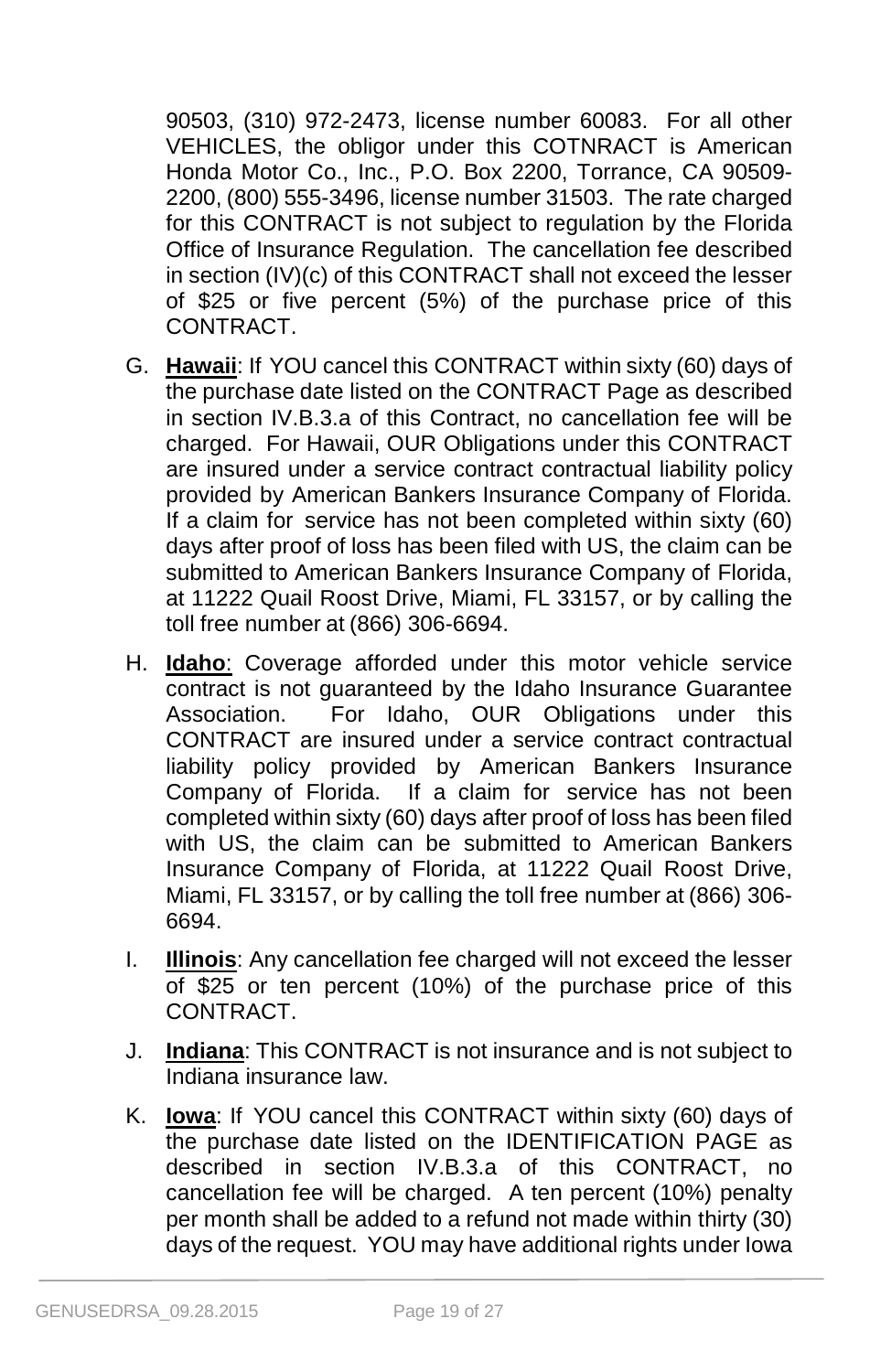Consumer Credit Code, Chapter 537. If YOU have questions or concerns about this CONTRACT, YOU may contact the Iowa Insurance Commissioner at 330 Maple Street, Des Moines, IA 50319-0065, or by telephone at (515) 281-5705 or (877) 955- 1212.

- L. **Louisiana**: In calculating YOUR refund due upon cancellation of this CONTRACT, no claims paid will be deducted.
- M. **Maine**: If YOU cancel this CONTRACT within sixty (60) days of the purchase date listed on the IDENTIFICATION PAGE as described in section IV.B.3.a of this CONTRACT, no cancellation fee will be charged. The cancellation fee described in section (IV)(c)(2) of this CONTRACT, shall not exceed the lesser of \$25 or ten percent (10%) of the purchase price of the CONTRACT. A ten percent (10%) penalty per month shall be added to a refund not made within forty-five (45) days of the request.
- N. **Maryland**: If YOU cancel this CONTRACT within sixty (60) days of the purchase date listed on the IDENTIFICATION PAGE as described in section IV.B.3.a of this CONTRACT, no cancellation fee will be charged.
- O. **Massachusetts**: If YOU cancel this CONTRACT within sixty (60) days of the purchase date as described in section IV.B.3.a of this CONTRACT, no cancellation fee will be charged. Any cancellation fee under this CONTRACT, shall not exceed \$25 or ten percent (10%) of the purchase price of the CONTRACT. A ten percent (10%) penalty per month shall be added to a refund not made within forty-five (45) days of the request.
- P. **Minnesota**: A ten percent (10%) penalty per month shall be added to a refund not made within forty-five (45) days of the request.
- Q. **Mississippi**: Section IV.B.5 is amended to that We will provide You at least ten (10) days' notice if the reason for cancellation is nonpayment and at least thirty (30) days' notice of cancellation for any other reason.
- R. **Missouri**: If YOU cancel this CONTRACT within sixty (60) days of the purchase date listed on the IDENTIFICATION PAGE as described in section IV.B.3.a of this CONTRACT, no cancellation fee will be charged. A ten percent (10%) penalty per month shall be added to a refund not made within forty-five (45) days of the request.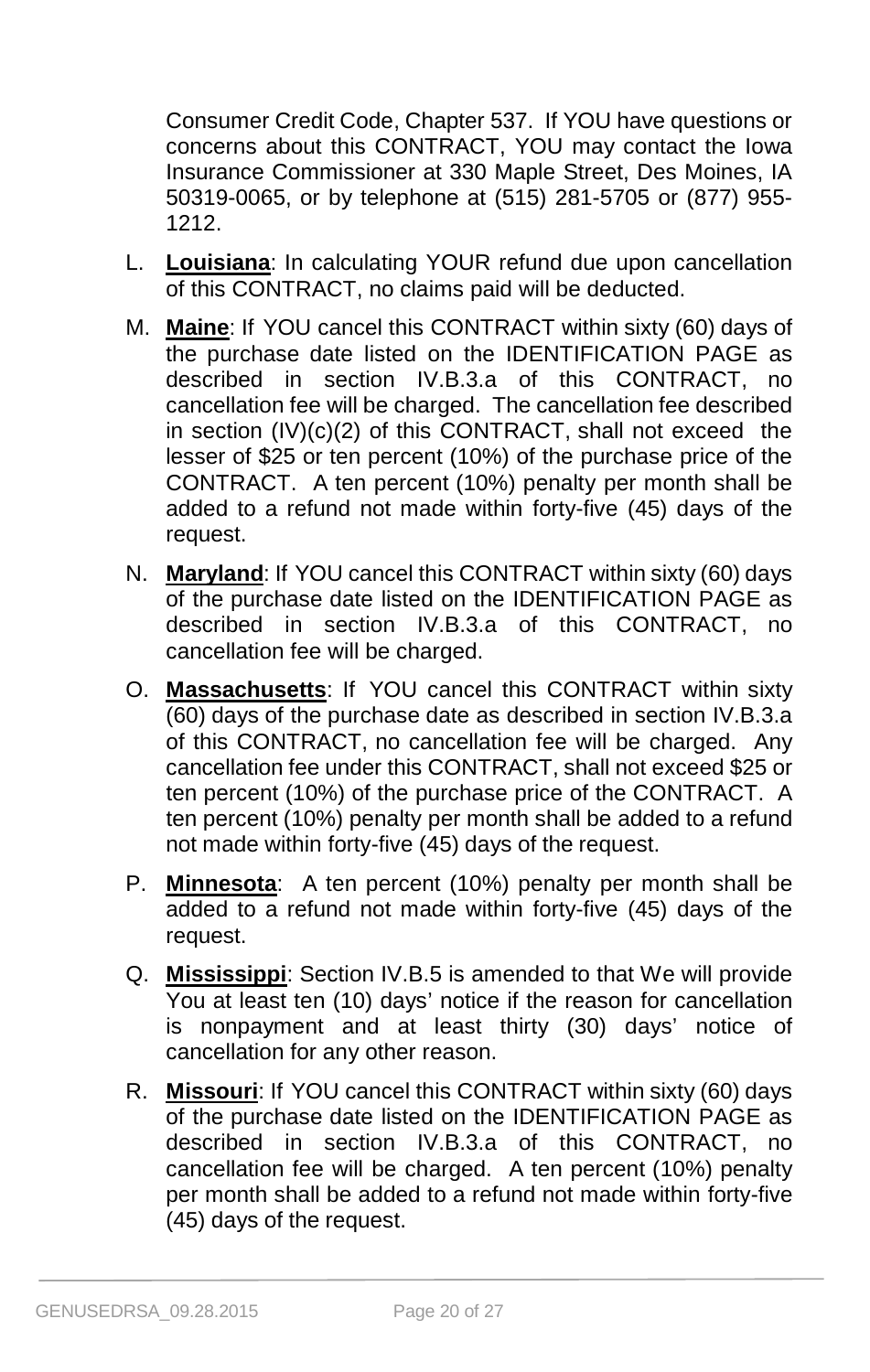- S. **Nebraska**: For Nebraska, OUR Obligations under this CONTRACT are insured under a service contract contractual liability policy provided by American Bankers Insurance Company of Florida. If a claim for service has not been completed within sixty (60) days after proof of loss has been filed with US, the claim can be submitted to American Bankers Insurance Company of Florida, at 11222 Quail Roost Drive, Miami, FL 33157, or by calling the toll free number at (866) 306- 6694.
- T. **Nevada**: A ten percent (10%) penalty per every thirty (30) days shall be added to a refund not made within forty-five (45) days of the request. If this CONTRACT has been in effect for at least seventy (70) days, WE may not cancel this CONTRACT before the expiration date or one year from the effective date, whichever occurs first, except for the reasons stated in section IV.B.5 of this CONTRACT, provided that section IV.B.5 is amended to read "Discovery of an act or omission by YOU or a violation of the CONTRACT by YOU."

This CONTRACT is not renewable.

No claims paid will be deducted from any refund owed. No cancellation fee will be deducted from any refund owed.

#### **Provision VII.B is amended to state that coverage under this CONTRACT is excluded for MECHANICAL BREAKDOWN due to racing, competition, or rental of the VEHICLE, rather than voiding coverage.**

- U. **New Hampshire**: In the event YOU do not receive satisfaction under this CONTRACT, YOU may contact the New Hampshire Insurance Department, 56 Old Suncook Rd., Concord NH 03301-7317, (800) 852- 3416
- V. **New Jersey**: If no claim has been made and YOU cancel within the first sixty (60) days, a ten percent (10%) penalty per month shall be added to a refund not made within forty-five (45) days of the request.
- W. **New Mexico**: If YOU cancel this CONTRACT within sixty (60) days of the purchase date listed on the IDENTIFICATION PAGE as described in section IV.B.3.a of this CONTRACT, no cancellation fee will be charged. A ten percent (10%) penalty per month shall be added to a refund not made within sixty (60) days of the request. If this CONTRACT has been in effect for at least seventy (70) days, WE may not cancel this CONTRACT before the expiration date or one year from the effective date,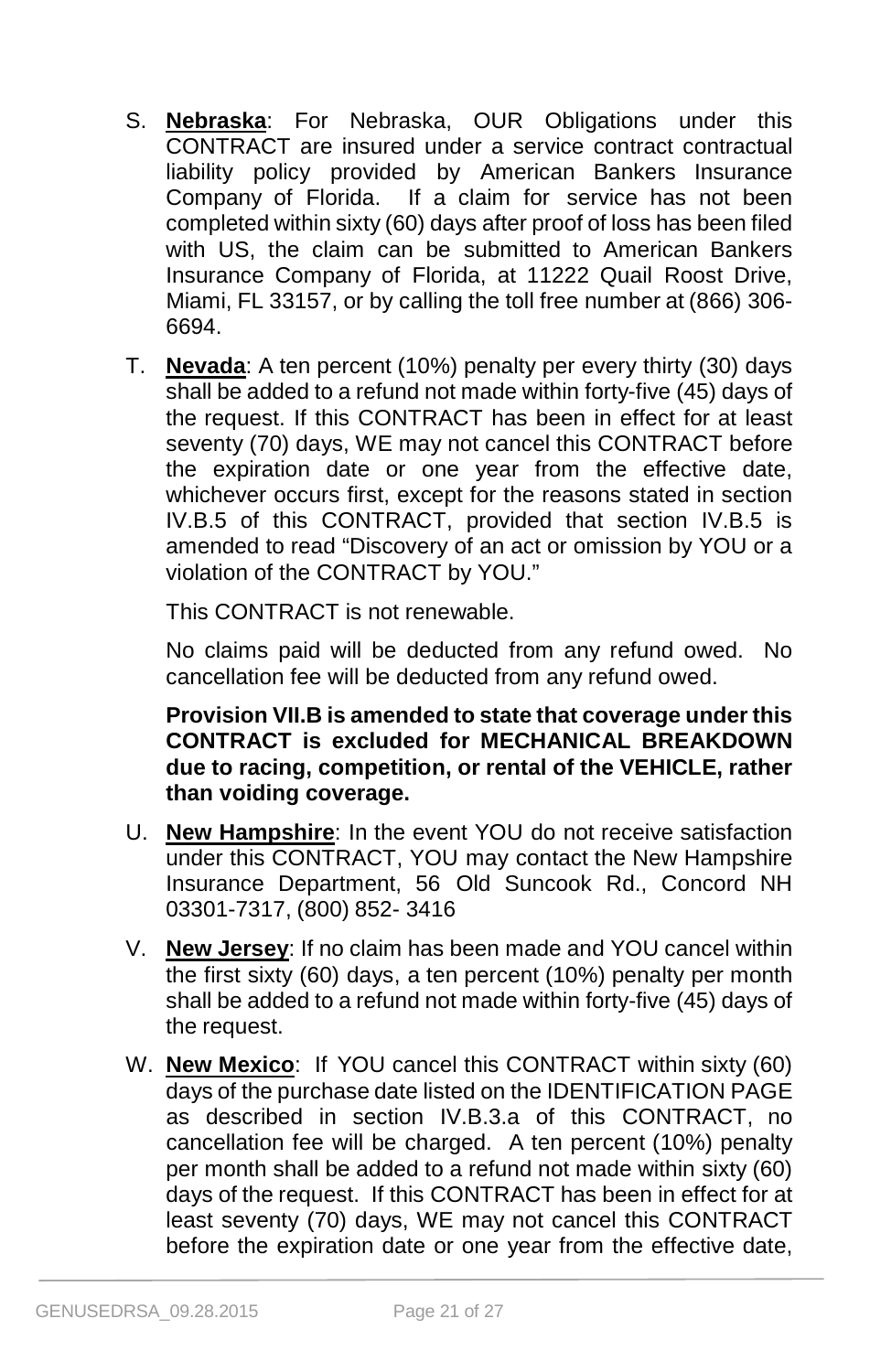whichever occurs first, except for the reasons stated in section IV.B.5 of this CONTRACT.

- X. **New York**: If YOU cancel this CONTRACT within sixty (60) days of the purchase date listed on the IDENTIFICATION PAGE as described in section IV.B.3.a of this CONTRACT, no cancellation fee will be charged. A ten percent (10%) penalty per month shall be added to a refund not made within thirty (30) days of the request.
- Y. **Ohio**: For Ohio, OUR Obligations under this CONTRACT are insured under a service contract contractual liability policy provided by American Bankers Insurance Company of Florida. If a claim for service has not been completed within sixty (60) days after proof of loss has been filed with US, the claim can be submitted to American Bankers Insurance Company of Florida, at 11222 Quail Roost Drive, Miami, FL 33157, or by calling the toll free number at (866) 306-6694.
- Z. **Oklahoma**: This is not an insurance contract. Coverage afforded under this CONTRACT is not guaranteed by the Oklahoma Insurance Guaranty Association. Any cancellation fee described under this CONTRACT shall not exceed the lesser of \$25 or ten percent (10%) of the purchase price of the **CONTRACT**
- AA. **South Carolina**: If YOU cancel this CONTRACT within sixty (60) days of the purchase date listed on the IDENTIFICATION PAGE as described in section IV.B.3.a of this CONTRACT, no cancellation fee will be charged. A ten percent (10%) penalty per month shall be added to a refund not made within forty-five (45) days of the request.
- BB. **Texas:** If YOU cancel this CONTRACT within sixty (60) days of the purchase date listed on the IDENTIFICATION PAGE as described in section (IV)(c)(1) of this CONTRACT, no cancellation fee will be charged. A ten percent (10%) penalty per month shall be added to a refund not made within forty-five (45) days of the request. YOU may contact the Texas Department of Licensing and Regulation, PO Box 12157, Austin, Texas, 78711, (800) 803-9202, if YOU have an unresolved complaint or have any questions concerning the regulation of service contract providers.
- CC.**Vermont:** If YOU cancel this CONTRACT within sixty (60) days of the purchase date listed on the IDENTIFICATION PAGE as described in section (IV)(c)(1) of this CONTRACT, no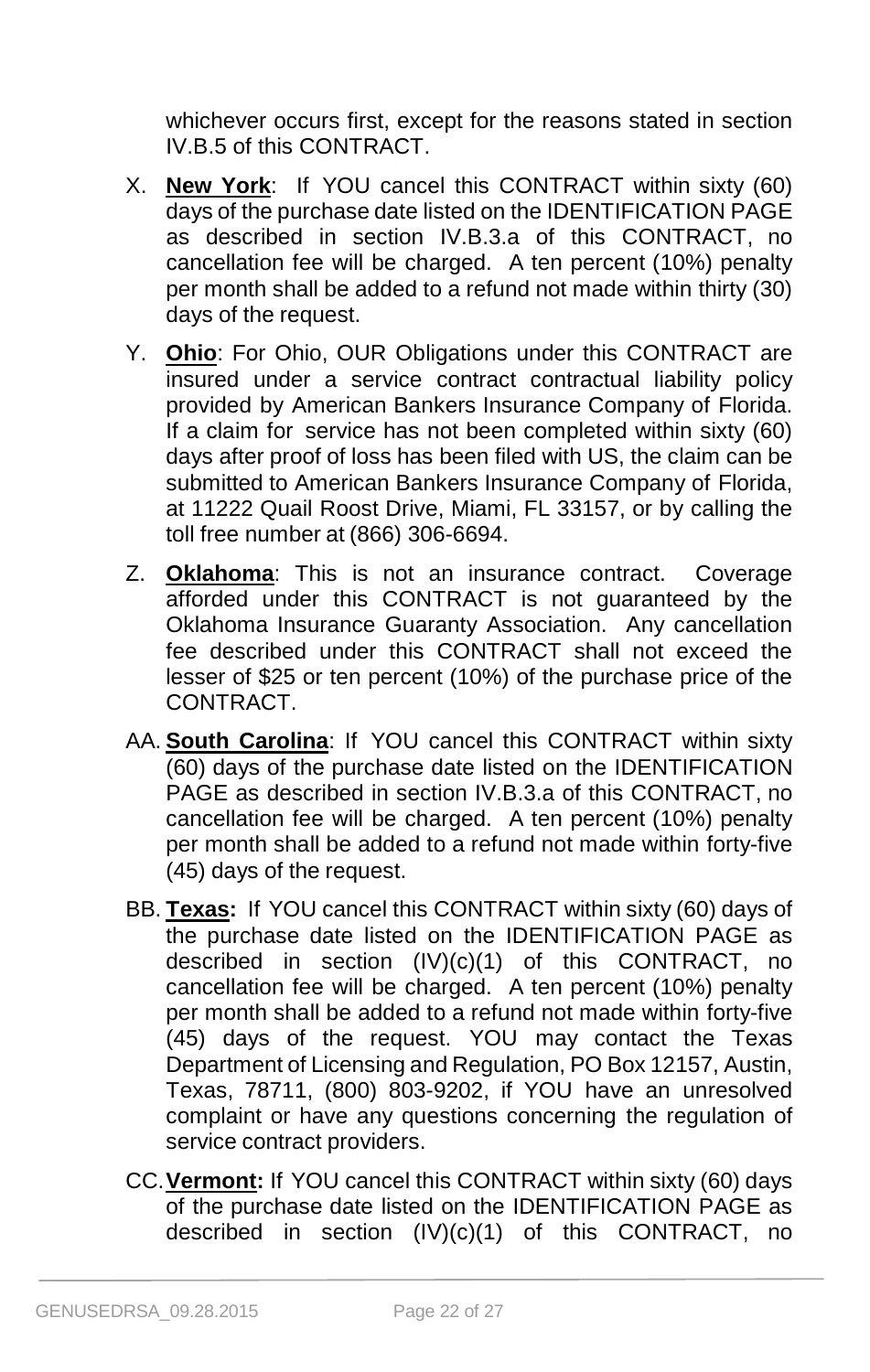cancellation fee will be charged.

- DD.**Washington:** If YOU cancel this CONTRACT within sixty (60) days of the purchase date listed on the IDENTIFICATION PAGE as described in section (IV)(c)(1) of this CONTRACT, no cancellation fee will be charged. A ten percent (10%) penalty shall be added to a refund not made within thirty (30) days of the request. If WE cancel this CONTRACT, any required cancellation notice will be sent to YOU twenty-one (21) days before the effective date of cancellation. WE may not cancel this CONTRACT after sixty (60) days.
- EE. **Wisconsin**: **THIS CONTRACT IS SUBJECT TO LIMITED REGULATION BY THE OFFICE OF THE COMMISSIONER OF INSURANCE.** Any cancellation fee charged will not exceed the lesser of \$25 or ten percent (10%) of the purchase price of this CONTRACT; provided, however, that no cancellation fee will be charged if the CONTRACT is canceled pursuant to section IV.B.3.a. The cancellation notice provided pursuant to section IV.B.5 will state the reason for and effective date of cancellation. In the event of a total loss of the VEHICLE, YOU may cancel this CONTRACT and receive a pro rata refund of any unearned purchase price of this CONTRACT, less any claims paid. A ten percent (10%) penalty per month shall be added to a refund not made within forty-five (45) days of the request. For Wisconsin, OUR Obligations under this CONTRACT are insured under a service contract contractual liability policy provided by American Bankers Insurance Company of Florida. If a claim for service has not been completed within sixty (60) days after proof of loss has been filed with US, or if we become insolvent or otherwise financially impaired, the claim can be submitted to American Bankers Insurance Company of Florida, at 11222 Quail Roost Drive, Miami, FL 33157, or by calling the toll free number at (866) 306-6694. The subrogation provision outlined in section X.F of this CONTRACT applies only after you have been fully compensated for damages.
- FF. **Wyoming**: A ten percent (10%) penalty per month shall be added to a refund not made within forty-five (45) days of the request.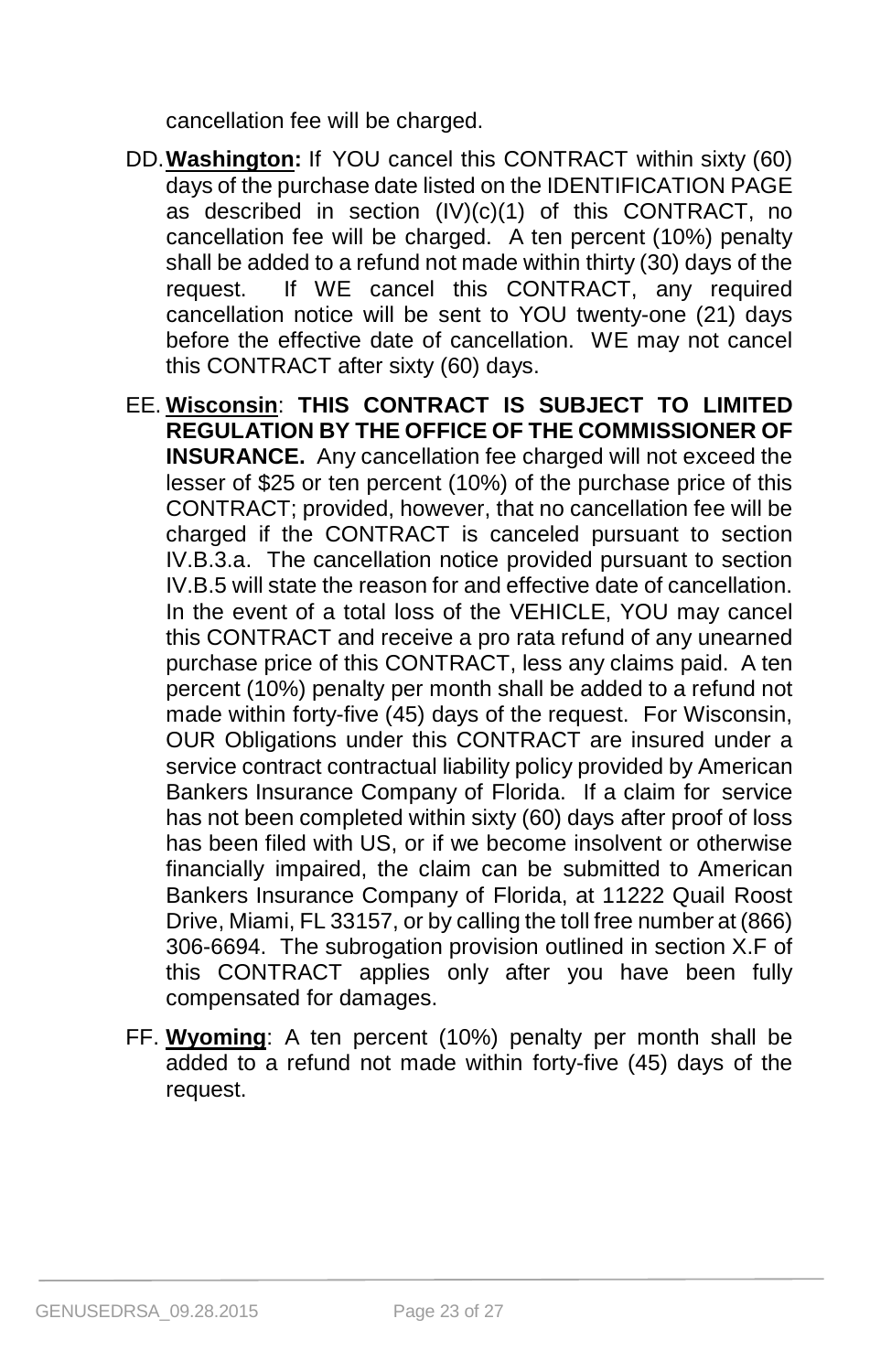# **Washington Customer Acknowledgement Addendum**

**By YOUR initials on the lines provided, YOU confirm receipt of this CONTRACT and review of the following:**

| <b>INITIALS</b> | MATERIAL CONDITIONS THAT YOU MUST<br>MEET TO MAINTAIN COVERAGE, INCLUDING,<br>BUT NOT LIMITED TO, THE MAINTENANCE<br>SCHEDULE TO WHICH YOU MUST ADHERE,<br>THE REQUIREMENT TO DOCUMENT REPAIR<br>AND MAINTENANCE WORK, THE DUTY TO<br>PROTECT AGAINST FURTHER DAMAGE, AND<br>THE PROCEDURE FOR FILING A CLAIM;<br>THE WORK AND PARTS COVERED BY THE<br><b>CONTRACT</b> |
|-----------------|------------------------------------------------------------------------------------------------------------------------------------------------------------------------------------------------------------------------------------------------------------------------------------------------------------------------------------------------------------------------|
|                 | THE TIME AND MILEAGE LIMITATIONS;                                                                                                                                                                                                                                                                                                                                      |
|                 | THE PURCHASE OF THIS CONTRACT DOES<br>NOT WAIVE ANY IMPLIED WARRANTIES<br>INCLUDING THE IMPLIED WARRANTY OF<br><b>MERCHANTABILITY ON YOUR VEHICLE IF THE</b><br><b>CONTRACT HAS BEEN PURCHASED WITHIN 90</b><br>DAYS OF THE PURCHASE DATE OF YOUR<br><b>VEHICLE FROM A PROVIDER WHO ALSO SOLD</b><br>THE COVERED VEHICLE<br><b>EXCLUSIONS OF COVERAGE; AND</b>         |
|                 | YOUR RIGHT TO RETURN THIS CONTRACT                                                                                                                                                                                                                                                                                                                                     |
|                 | FOR A REFUND.                                                                                                                                                                                                                                                                                                                                                          |

**PURCHASE OF THIS CONTRACT IS NOT A REQUIREMENT TO PURCHASE YOUR VEHICLE OR OBTAIN FINANCING. WE DO NOT DISCLOSE INFORMATION ABOUT OUR CUSTOMERS TO ANYONE, EXCEPT AS PERMITTED BY LAW.**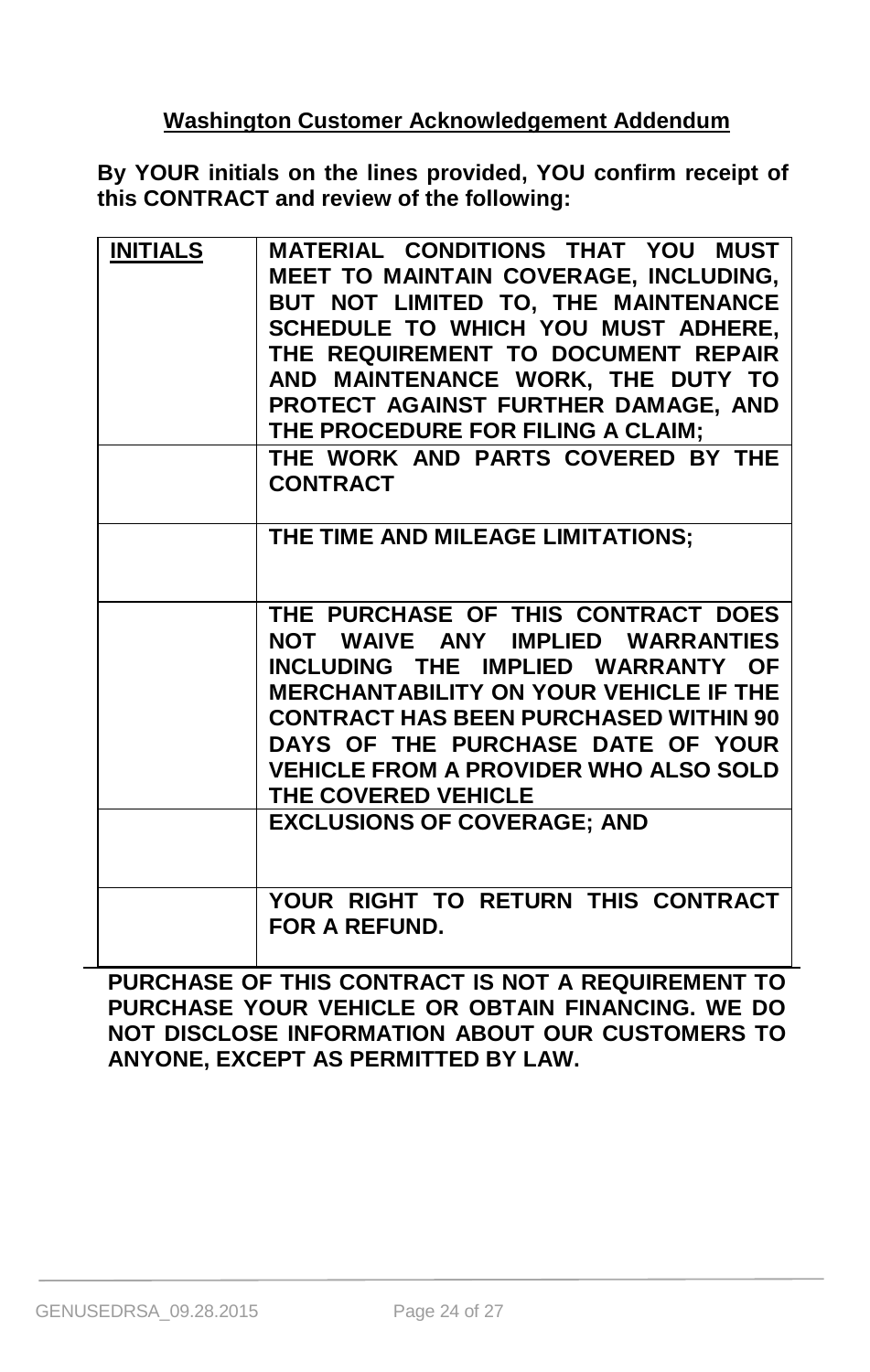Back Cover Inside



For Honda Powersports products

Administered by American Honda Motor Co., Inc.

Administered in Florida by American Honda Service Contract Corp., License #60083 American Honda Motor Co., Inc. License #31503 P. O. Box 2225 Torrance, CA 90509-2225

ID Card

Remove card carefully.

Visit our website at powersports.honda.com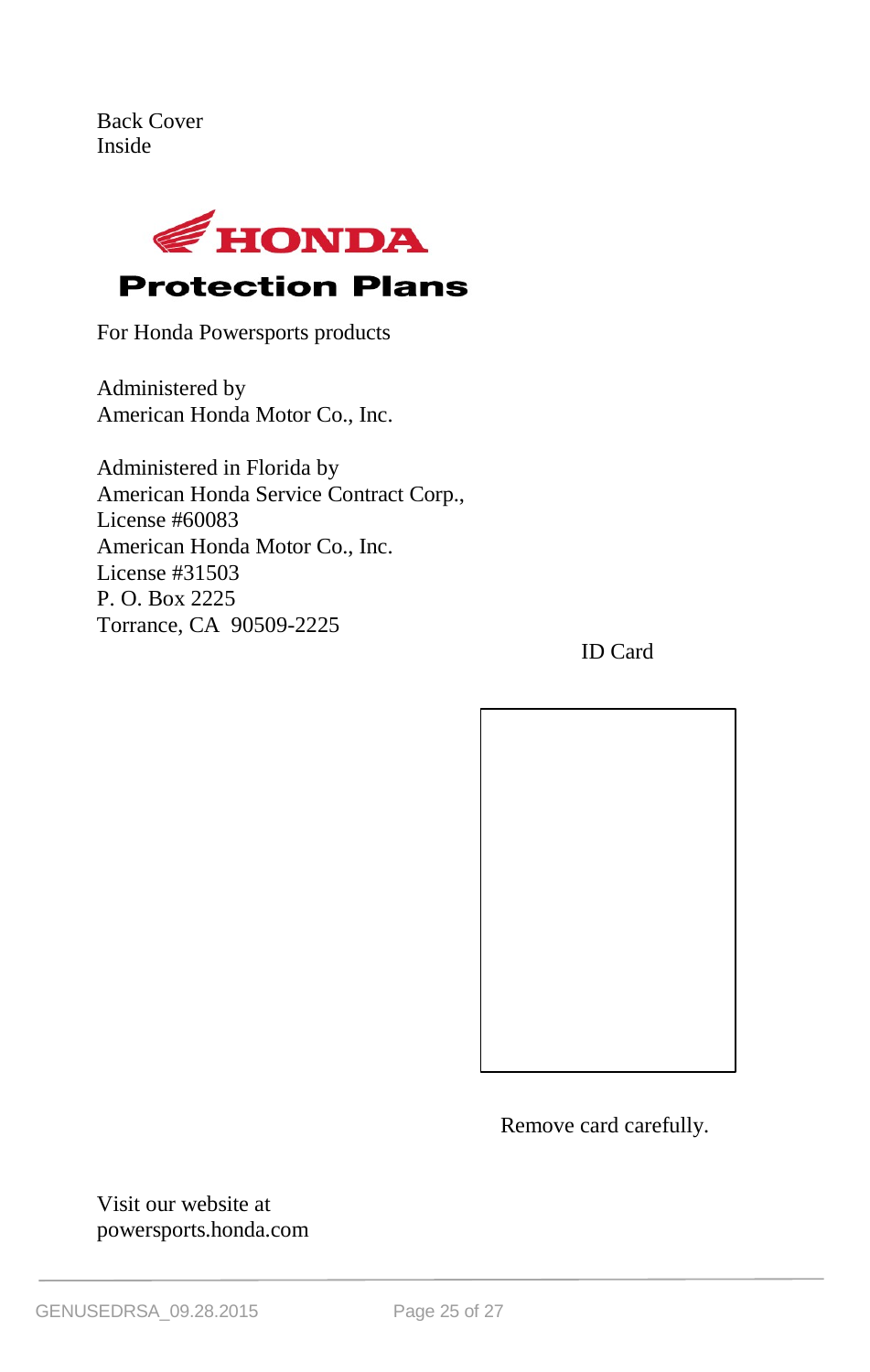Front of ID Card



Name: John Smith VIN/HIN:1HFSC12345678910 Contract #: CA2008000001234 Expiration Date: 02/11/2010

HondaCare Roadside Assistance Toll-Free 1-866-MY ROAD HELP (1-866-697-6234)

Back of ID Card